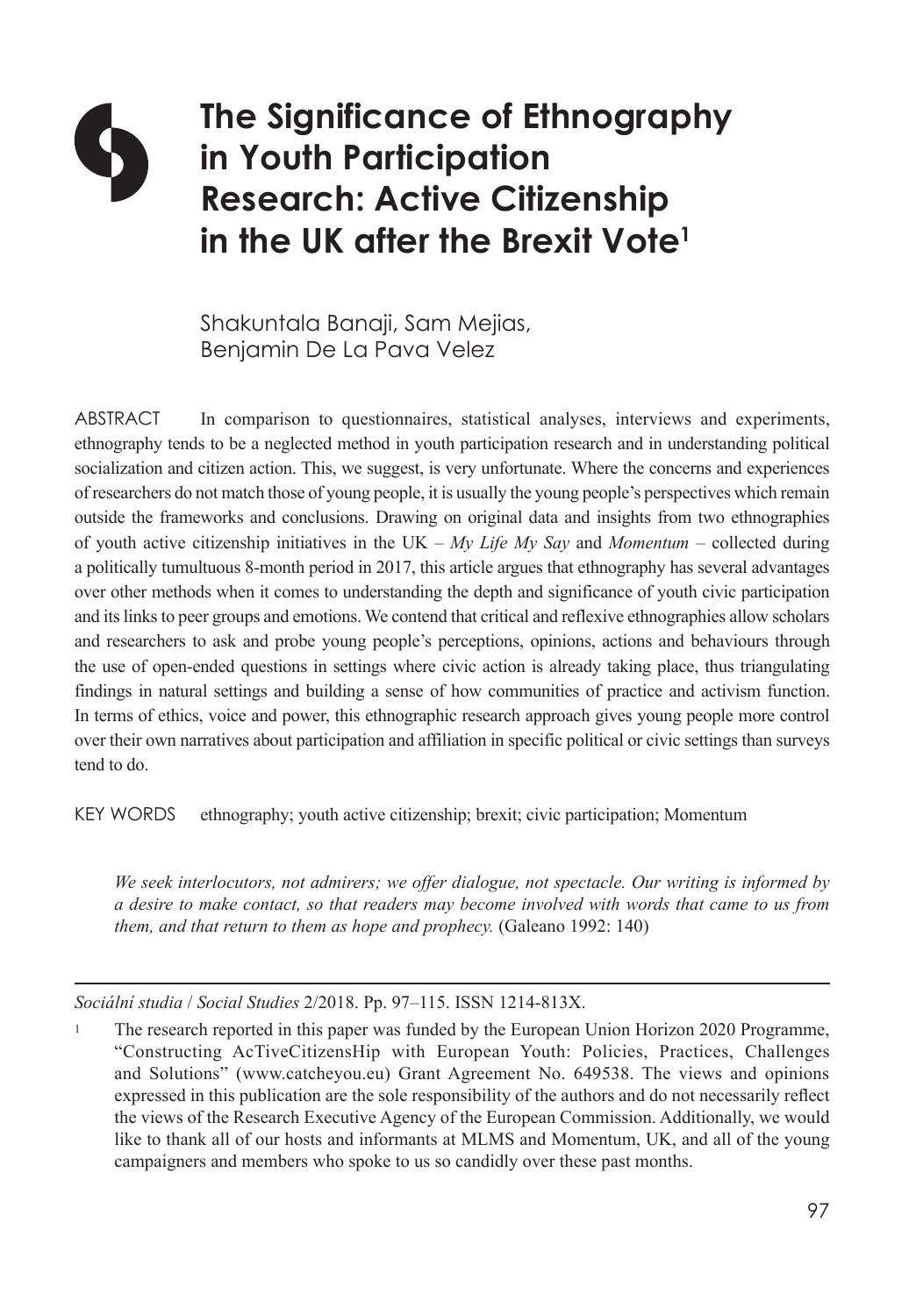# **Introduction**

Our cross-national, cross-disciplinary literature review for the "Constructing AcTive CitizensHip with European Youth (CATCH-EyoU)" project (Banaji et al. 2017) confirms that traditional studies of young people's civic and political participation include a high proportion of questionnaires, surveys and interviews, and to a lesser extent, observation and analysis of online data generated on Twitter and other social networking sites. Scholars such as Hoskins et al. (2015) have utilized cross-national surveys, while others such as Spannring, Wallace and Datler (2008), Keating (2015) and Sloam (2016) have measured young people's sense of national and regional identification and their learning experiences, concluding that young people's identification with the EU (Spannring et al. 2008), as well as their tendency to develop cosmopolitan dispositions (Keating 2015), can be correlated to their educational experiences; and that young people's political participation rates vary according to their country's civic-political cultures (Sloam 2016). Several of these conclusions offer valuable perspectives on the roles that factors such as education and community interactions play in young people's participation in political and social life. This allows scholars and activists working with young people to understand in greater depth the consequences of particular courses of action and the effectiveness of certain styles of communication on motivating civic behaviours. Over a century after Malinowski's (1989) contemptuous scrutiny of the Trobriand islanders as a subordinate "other", ethnography as a method, a methodology and an epistemology has undergone considerable upheaval, reflection and decolonial critique. Here, while also alert to its constraints, and to the significance of other methods, we highlight a selective outline of ethnography, demonstrating its aptness for our work with youth activists.

Funded by the EU Horizon 2020 Young 5a programme, CATCH-EyoU (2015–2018) aimed to identify factors, meanings and practices influencing different forms of youth civic and political engagement across Europe. The project included a consortium of eight participating universities in the Czech Republic, Estonia, Germany, Greece, Italy, Portugal, Sweden, and the UK, bringing together scholars from different disciplines: Psychology, Political Science, Sociology, Media and Communications, and Education. One of the most innovative research strands of the project was its in-depth ethnographic study of youth participation across the eight countries. Ethnography, still a neglected method in youth participation research, offers a way to capture the perspectives of young people that remain outside the frameworks and conclusions of a considerable portion of academic literature. Drawing on original data and insights from two ethnographies of youth active citizenship initiatives in the UK – *My Life My Say* and *Momentum* – collected during a politically tumultuous 8-month period in 2017, this paper argues that ethnography has several advantages over (and, more pertinently, when used alongside) other methods when it comes to understanding the depth and significance of youth civic participation and its links to peer groups and emotions. We contend that critical and reflexive ethnographies allow scholars and researchers to ask about and probe young people's perceptions, opinions, actions, and behaviours through open-ended questions in settings where civic action is already taking place, thus triangulating findings in natural settings and building a sense of how communities of practice and activism function. In terms of ethics, voice, and power, this approach gives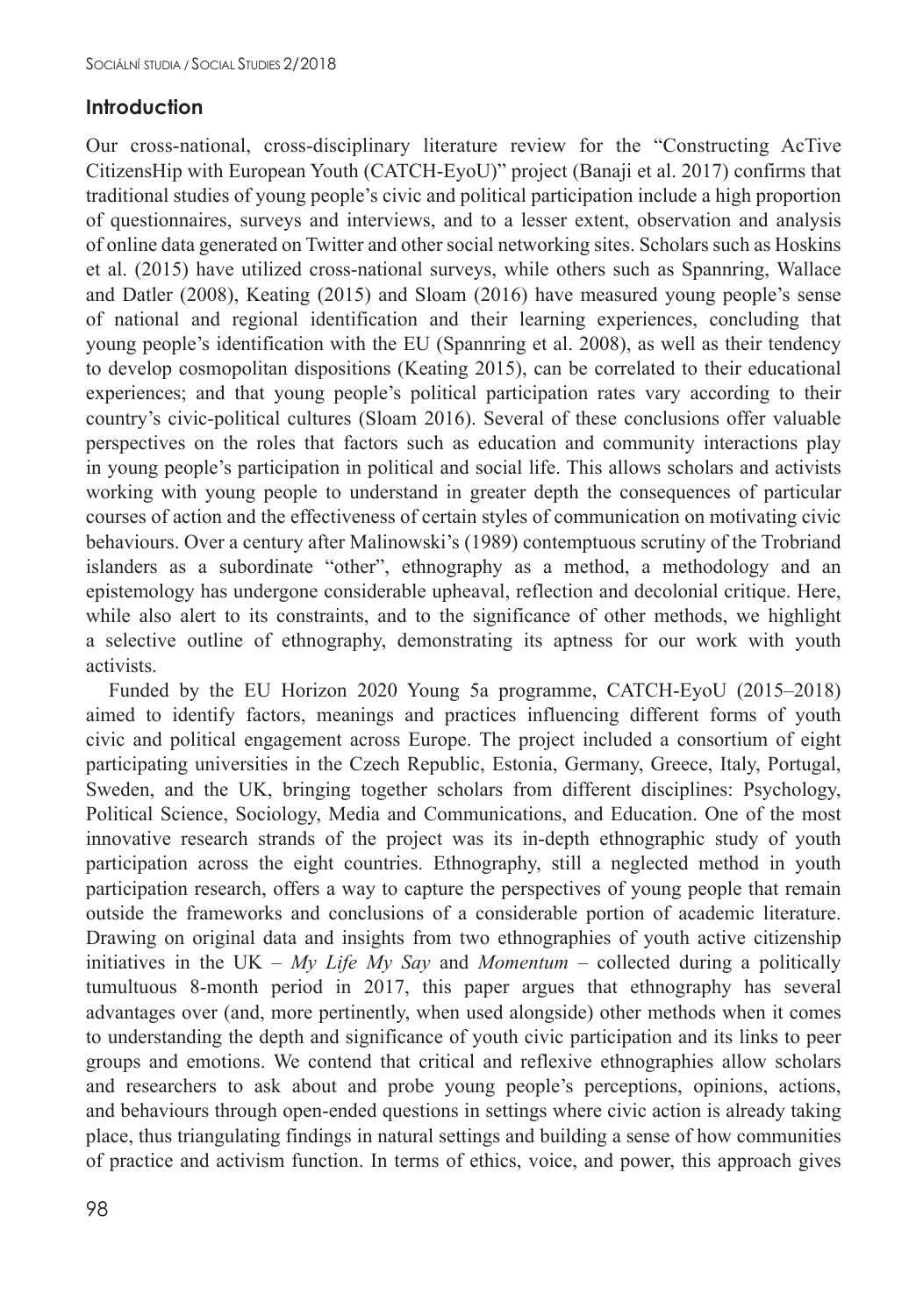young people more control over their own narratives about participation and affiliation in specific political or civic settings than surveys and questionnaires tend to do.

# **Mapping the ethnographic turn: strengths and limitations of the research strategy**

Two independent developments gave rise to *ethnography* as a method(ology) during the late  $19<sup>th</sup>$  century and beginning of the  $20<sup>th</sup>$  (Atkinson, Coffey and Delamont 2011; Brewer 2000; Denzin and Lincoln 2005). On the one hand, British social anthropology — Malinowski, Pritchard and Radcliffe Brown to name a few — with its British colonialist drive to better understand those colonised, and on the other hand, the Chicago school of sociology — with scholars like Mead, Park and Burgess (cf. Bulmer 1984) — seeking to grasp the underbelly and underclass of the city and its phenomena. While the former discussed "ethnography" and the latter "participant observation", both approaches sought a level of rich, deep sociocultural description of people's life-worlds by spending considerable time<sup>2</sup> with those under observation (usually considered "exotic", and/or "foreign"), taking notes along the way, not just of what people do, but also about why, where, with whom, and how they do it. Since then, the two approaches have diverged, with participant observation now considered one of several methods used in ethnographic research (Berg 1998; Brewer 2000). During this stage where positivism still governed the social sciences, particularly throughout Anglophone academia, two major critiques of ethnography emerged. First, questions arose about the reliability, validity, and replicability of ethnographic studies. Second, the apparent lack of "robust" theory building from ethnography led to the deriding of its contributions as "mere description" and/or common-sense repetition (see Glaser and Strauss 1967; Hammersley and Atkinson 2010; Hansen 1979; LeCompte and Goetz 1982). Embedded in these critiques were two factors that proponents of ethnography have now embraced as key elements of the research style: the researcher/author and the text. These have also become the two continued points of self-reflection, and are drivers of ethnography's epistemic value.

# **Between researcher and researched: reflexivity and power**

First, a word on the role of the researcher. John Brewer succinctly notes that "[t]he natural science model of research does not permit the researcher to become a variable in the experiment, yet ethnographers are not detached from the research but, depending on the degree of involvement in the setting, are themselves part of the study or by their obtrusive presence come to influence the field" (2000: 20). The acknowledgement that introducing one (or several) external element(s) into a system changes it in both predictable and unforeseen ways might seem banal to some researchers, but from a positivist perspective, this is precisely what makes ethnography such a problematic endeavour, as objectivity,

<sup>2</sup> In this context, this meant a minimum of six months, up to three years. Nowadays, for many reasons, it is often impractical to spend prolonged time at a study site, whether due to budgetary restraints, institutional barriers, or data privacy reasons.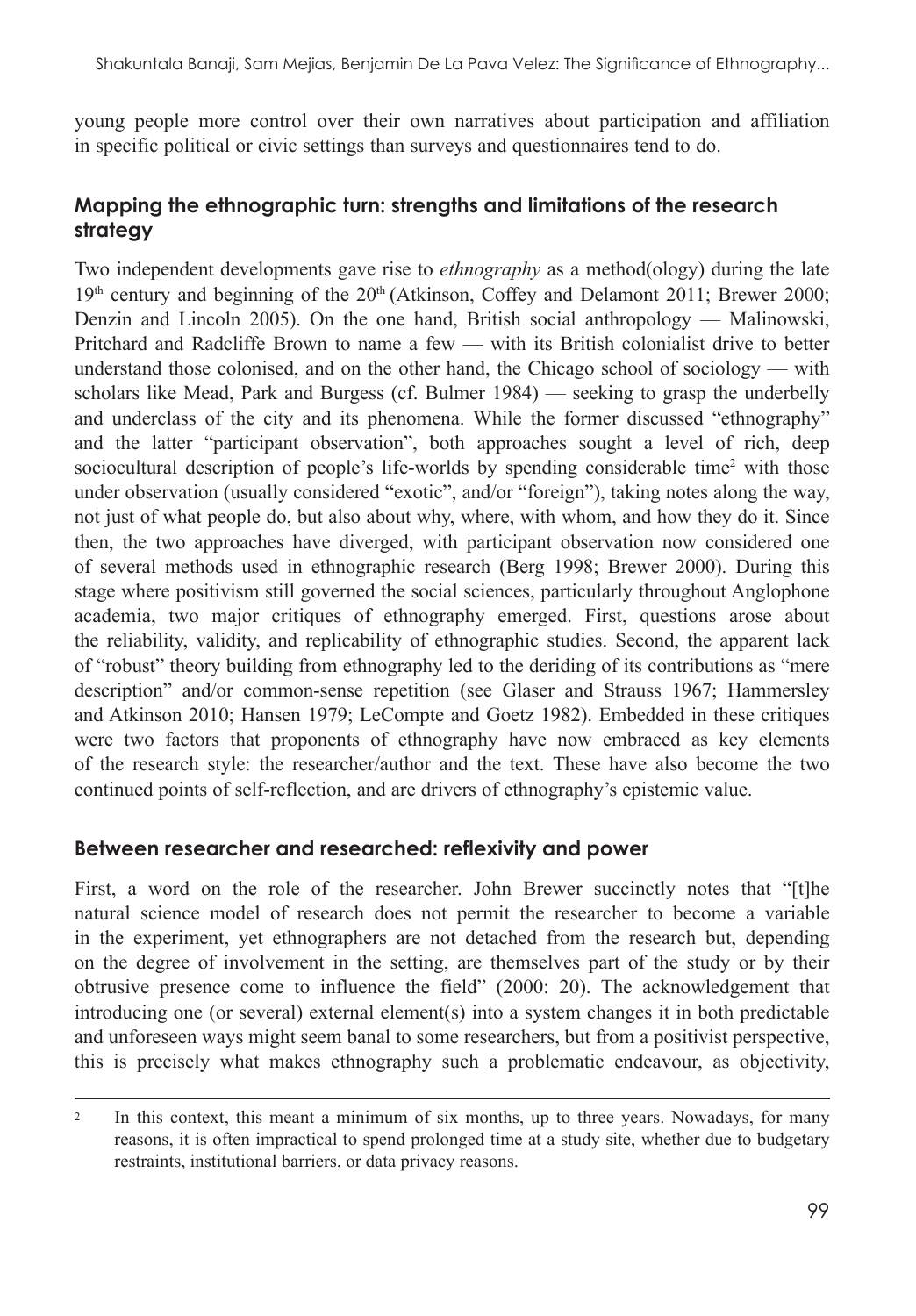truth, and representativeness are thus impossible to attain. (For a critique of this critique, see Anderson 1978; Kuhn 1962; and Platt 1981.) It is possible to categorize the responses to this critique: On the one hand, there have been attempts to systematize and control the role of the researcher in the hope of being rigorous enough to attain the "truth" (see Athens 1984; Becker 1970; Bogden and Taylor 1975; Lofland 1974; Matza 1969; Seale 1999). On the other hand, there have been, from very early on, systematic critiques of the possibility of such a thing as the "detached positivist (male) observer" and the ideal of "truth extraction" (see Benedict 2005; Boas 1920; Dey 1993; Escobar 1998; Hammersley and Atkinson 2010; Santos 2010). Authors such as Ruth Benedict (ibid.) and Franz Boas (ibid.) advocate the inclusion of aesthetic and storytelling sensitivities in the writing of ethnographic texts*.* Thus, a response to the colonialist authority of the ethnographer has been, from the beginning, to recognise the affective, aesthetic such as and other sensibilities of researchers' and people's life-worlds, combining them into the text. We draw attention to this because the history of ethnography is not one of a simple linear development from positivism and colonialism to social constructionism and critical and interpretative frameworks (Atkinson et al. 2011). What is usually termed the post-structural/reflexive turn of the 1970s marks a shift from the idea of the *researcher as observer* to the researcher as a *(politically) committed author*, and this is of key importance for the research on civic and political activism amongst young people that we recount in later sections. It was imperative for researchers to become *reflexive*  (Behar and Gordon 1995; Clifford and Marcus 1986; Enslin 1994; Geertz 1989; Hammersley and Atkinson 2010). Reflexivity, now considered a pivotal element of ethnography, called for an acknowledgement that neither researcher nor researched are empty vessels, but rather subjects with their own agendas and unequal positions. In turn, this begets further reflection on power relationships. A clear example of this is to think how one's age, gender, and ethnicity may hinder or provide advantages to investigating say, young people's subcultures, and might bias the kinds of questions asked in surveys.

Then, reports or scientific papers and the data the analyses in them are based on, are no longer reflections or an extract of "reality", but constructions, bound to power relationships of representation and interpretation. Clifford Geertz's (1973) concept of "thick description" refers to the inclusion, when writing, of the underlying patterns, context, codes, and internal hermeneutics of that which has been observed, and this includes the power relationships that enable such observation. The strength of Geertz's concept lies not just in understanding the difference between a blink and a wink, as famously summarised, but also in recognising and understanding why there was a wink/blink in the first place, with the researcher being able to observe it and why it may have been directed at the researcher her/himself or a person in their vicinity.

While it is unquestionably the case that the social science researcher's biases and beliefs, contexts and knowledge play a role in every kind of research including quantitative studies, and shape the instruments of research and the interpretations of data, the difference for the ethnography of today is that reflexivity is neither required systematically nor applied in large-scale survey research or experiments. The necessity for contextualisation of results, self-awareness, understanding of linguistic biases, and reflexivity, is often not even acknowledged in studies of (young people's) political socialisation that utilise experimental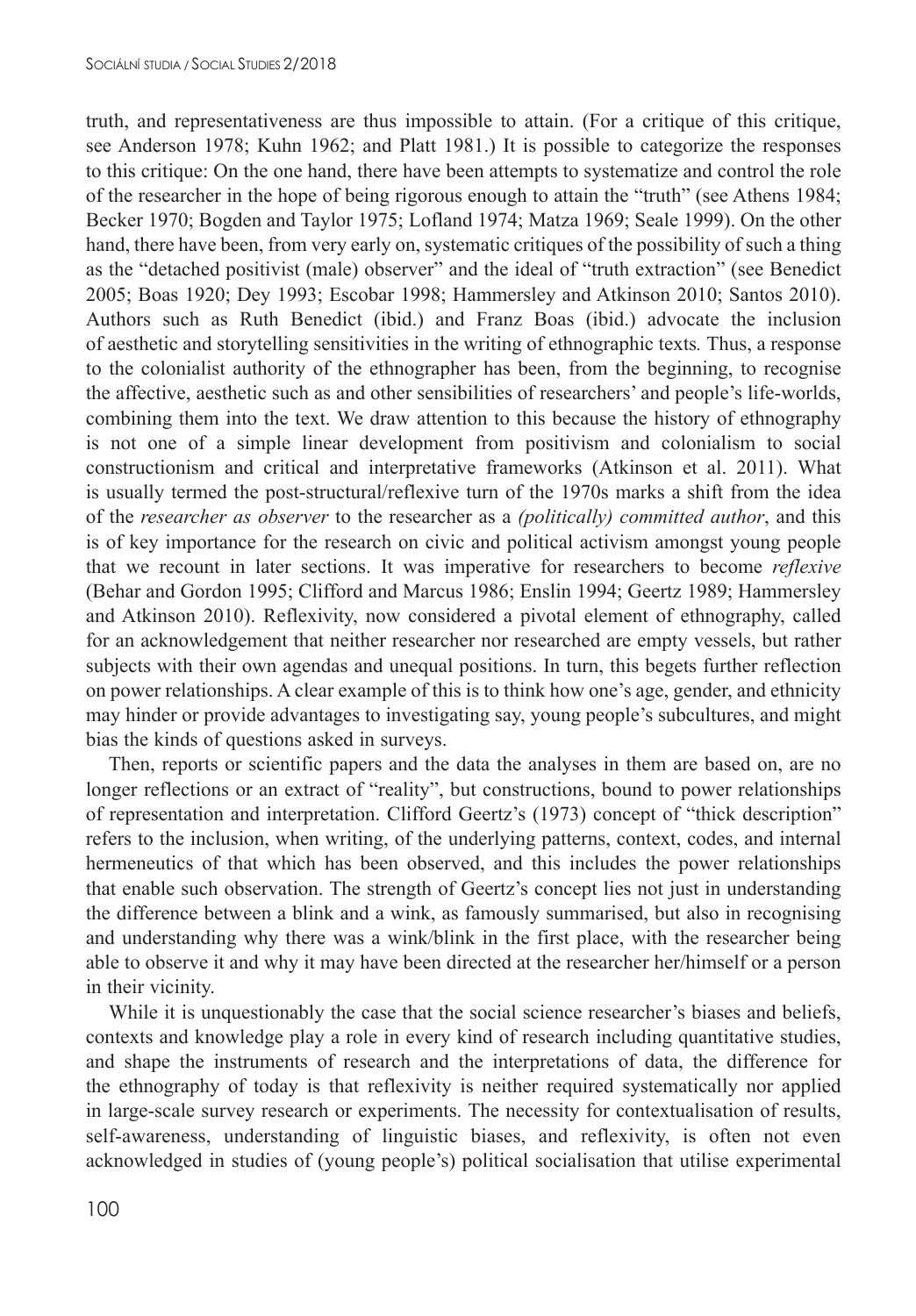or other quantitative methods (Quintelier 2008; Torney-Purta, Wilkenfeld and Barber 2008). Indeed, it is acknowledged only fleetingly in many qualitative interview-based studies (Faas 2007; Flanagan et al. 2011; Kimberlee 2002). Without such an acknowledgement of the power and positioning of researchers and research participants in particular historical and social configurations, findings and conclusions are offered up as universally valid "truths" that shape the ways in which research subjects' subcultures, life-worlds, citizenship, activism, or other forms of social interaction are studied and theorised.

Accompanying the epistemological changes in ethnography, there have been several attempts to redress the balance of power in the production of knowledge through ethnography. These range from collaborative/public anthropology (Lamphere 2003; Lassiter 2005a, 2005b; Peacock 1997) and participatory action research/emancipatory research (Fals Borda and Rahman 1991; Freire 1990), to feminist and postcolonial contributions (Behar and Gordon 1995; Mbembé and Nuttall 2004; Mignolo 2011). The three defining characteristics of these attempts have been: (1) to advocate for the pleas and causes of those studied, whether it is through policy and/or co-writing the texts; (2) to reciprocate the help and collaboration provided by the subjects of study in a way, hopefully, that improves their living conditions; and, finally, (3) to privilege other ways of knowledge production, such as producing a film or an exposition of material culture.

From a positivist standpoint, the sample sizes used in ethnographic critiques of theorybuilding often fail to meet criteria for generalisation. However, positivist, universalist theory building is by no means the standard by which many ethnographers measure their work. Those partial to ethnography as a methodology have embraced the role of the researcher as an active participant as a unique way to combine academic rigour and research with politics and ethics.

In this section we highlighted the strengths and limitations of using ethnography as a research strategy. In the next section we discuss how ethnography has been used to study young people's political identities, and their sense of citizenship and civic participation.

#### **Ethnography about young people and citizenship**

Agency and belonging are central concerns of youth citizenship studies, with diverging, sometimes autonomous, sometimes institutional and normative understandings of what it means to be a citizen (Banaji et al. 2017). Using ethnography to research youth citizenship entails privileging, above all, the perceptions of what civic action means for young people, their practices and their beliefs. For the sake of clarity, the works reviewed here are divided, somewhat pragmatically, into those dealing with "civic" and "political" participation. We begin with research on the civic sphere, understanding these as primarily concerned with the different ways in which civic engagement and citizenship can be articulated.

In Rio de Janeiro, Brazil, Leticia Veloso (2008) asked children and teenagers from different socioeconomic backgrounds how they perceived themselves as "citizens with rights". This project was in the context of legislation that sought to help the most disadvantaged children receive care, support and have their needs fulfilled by recognising them as citizens. Veloso illustrated how this was lived out and appropriated in two contrasting examples: poor, mostly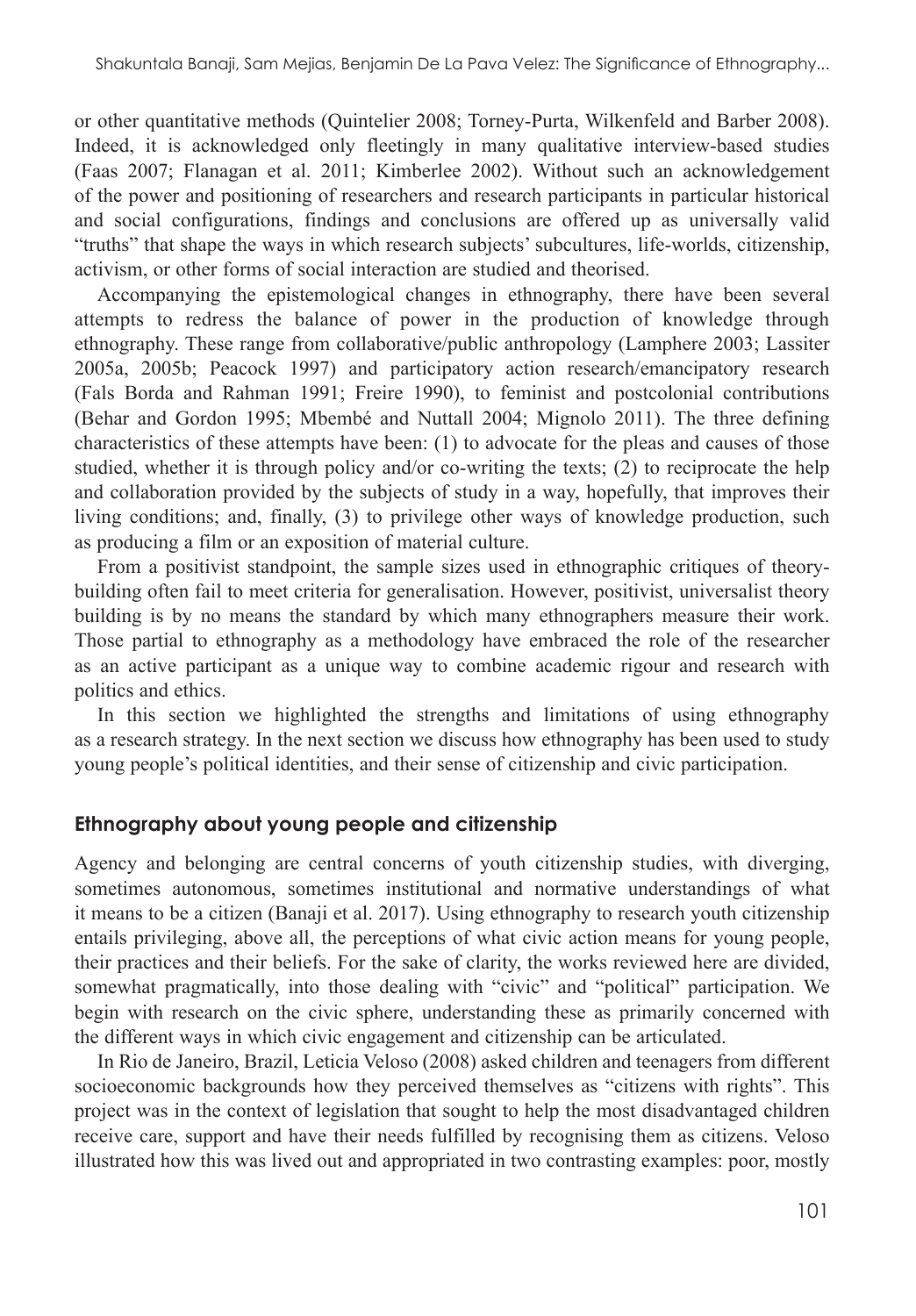black, marginalised children who spent much of their time on the streets, and amongst a primary school class of mostly white children in the suburbs. While the former children learned about citizenship mostly through government and non-government programs, the latter had spaces in school reserved for them to learn how to become "responsible citizens". Using her observations of such distinctions in practice, Veloso argues "…there are profound differentiation processes determined mainly by class and race at play, with the result that, even though all children are now to be considered citizens, in effect some become, so to speak, 'more citizens than others'" (Veloso 2008: 46). In another example from South America, María Claudia Villareal's (2015) work explores how indigenous teenagers from the qom/toba tribe living in Rosario, Argentina, manage their ethnic identities and their burgeoning political selves in three different scenarios: school workshops, local community elections and city-wide youth events. Documenting these youth's policy and political proposals, Villareal highlights the tension they experience between their identity as indigenous and as members of a wider non-indigenous place, between self-preservation (at points seen as self-isolation) and precarious integration. Thus, the focus of the qom/ toba youth is on ambitious policies that aim to recognise their duality as citizens while not excluding others or privileging themselves over others.

In Finland, Lappalainen (2014) contrasts the "ideal" normative Finnish and European citizens of school curricula and education policies with the lived experiences, expectations and perceptions of students of social services and health care in a Finnish higher education institution. Their choice of subject of study, as well as socioeconomic background, ethnicity, and life history affects the students' conception of themselves as European citizens and workers, as many do not consider having opportunities to travel, live, and work abroad. This suggests a disconnect, Lappalainen argues, between the construction in the abstract of citizenship in curricula or policies, and students' intersectional subjectivity. Similarly, Ribeiro et al. (Ribeiro et al. 2012; Ribeiro, Malafaia, Fernandes-Jesus, Neves and Menezes 2014) examine how migrant youth, parents, policymakers and teachers in Portugal perceive and have been affected by reforms in education pushing for "citizenship education". These studies highlight a disconnect between the ideas in the policies and the realities of schools and youngsters, which has partly to do with the conceptualisation of the role of the school in providing civic and citizenship engagement and the prejudices, exclusion, and discrimination students face in schools. In turn, this emphasises the lack of spaces and opportunities for civic engagement for young people. Often ignored as a factor in questionnaires, this absence of space and opportunity contributes to the narrative of youth as apathetic and uncommitted to (conventional forms of) politics. Finally, working with Bulgarian students in the UK, Elena Genova (2016) showcases how the demands of globalisation and neoliberal citizenship, flexibility/transnational mobility, cosmopolitanism, self-reliance, and individualism come to shape the interplay with the different identities her subjects can take on, depending on the context they are in: migrant, student, European, and Bulgarian (see also Slavtcheva-Petkova and Mihelj 2013).

If the previous studies have focused on the possibilities youth have and seek to participate in their communities and as citizens, the other tendency has been to examine the difficulties some groups of young people face in doing so. Framed after the attacks of 9/11 in the United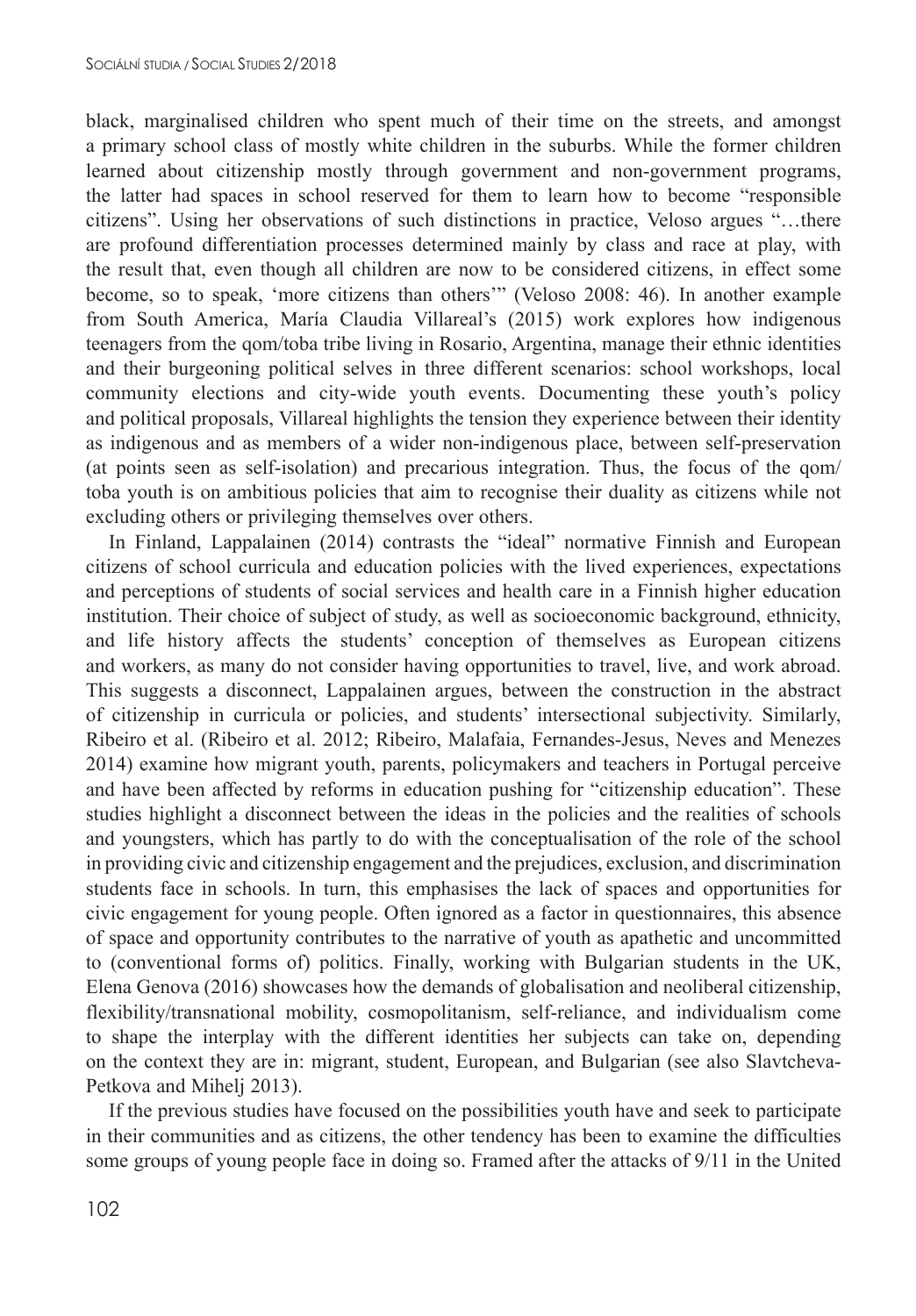States and 7/7 in England, a number of studies have tried to investigate how security concerns and anti-terrorism policies have affected young Muslims' sense and practices of citizenship. Maira's (2009) ethnographic study claims that contexts position young British Muslims in a state of "precarious citizenship" as prejudice, fear, and unstable economic opportunities and positions hinder economic and social participation. Maira uses the term "dissenting citizenship" to highlight the ways in which youth articulate the demand for inclusion with the demand for the recognition of their cultural practices. This articulation contains several practices of political activism, media-savvy strategies of self-representation to combat stigma and misrepresentation, and community activities where faith and secularism intertwine.

Mustafa (2016) argues that one of the main problems facing young British Muslims is not their lack of sense of civic duty or political engagement as British, as Muslims, and as citizens, but the lack of efficiency their efforts tend to have as they are unceremoniously disregarded by policymakers and politicians as they do not engage in traditional forms of participation (e.g. party politics). The drive of her participants to engage in alternative forms of civic engagement derives from their active redefinition of what citizenship means. Working with young Australian Muslim citizens, Harris and Roose (2014) coin the term "DIY citizenship". They focus on the "middle of the pack" Muslim youth, highlighting how they prefer to associate themselves and partake in informal, localised, everyday efforts that prioritise a politics of self-actualisation and individual responsibility over traditional and overtly political organisations and initiatives.

All these studies, crucially, find that, generally, many young Muslims interlink their civic, political, and community engagement with their faith and its tenets to dispel negative stereotypes. The notion of Do-It-Yourself citizenship is one which might be seen as vehemently opposed to the highly normative definitions which emerge from and are used in measuring the civic participation of young people in studies such as Mahatmya and Lohman (2012) and Hoskins et al. (2015; see also Cicognani, Mazzoni, Albanesi and Zani 2015). However, to assume that all DIY citizenship is politically progressive would be naïve. Ethnographies (Grimm and Pilkington 2015; Koronaiou et al. 2015; Meuleman and Boushel 2014) can reveal how a feeling of rage and disillusionment over the economic crisis and the political system lead to racist, nativist, anti-immigrant protectionism and a disavowal of traditional forms of politics that lead to "consensus".

In addition to the key questions of longstanding civic participation studies about trust, democratic values, the loci of political socialisation, and the extent to which young people are rejecting institutional politics, the insights discussed above were at the forefront of our minds when selecting our cases and carrying forward our own ethnographic work for the project CATCHEyoU. Amongst other issues, we took into consideration the lack of spaces for engagement for minority ethnic and religious youth, as well as the dearth of alternative spaces and places for youth engagement; the attractiveness of authoritarian politics for some white youth who reject multiculturalism and tolerance as being associated with ethnic and economic decline; the need for an understanding of the role of emotion in political and civic motivation; and the role of the internet in communication for those outside institutional power. In the UK, this led us to choose two quite contrasting initiatives. The first, a politically centrist youth political participation NGO called *My Life My Say*, attempts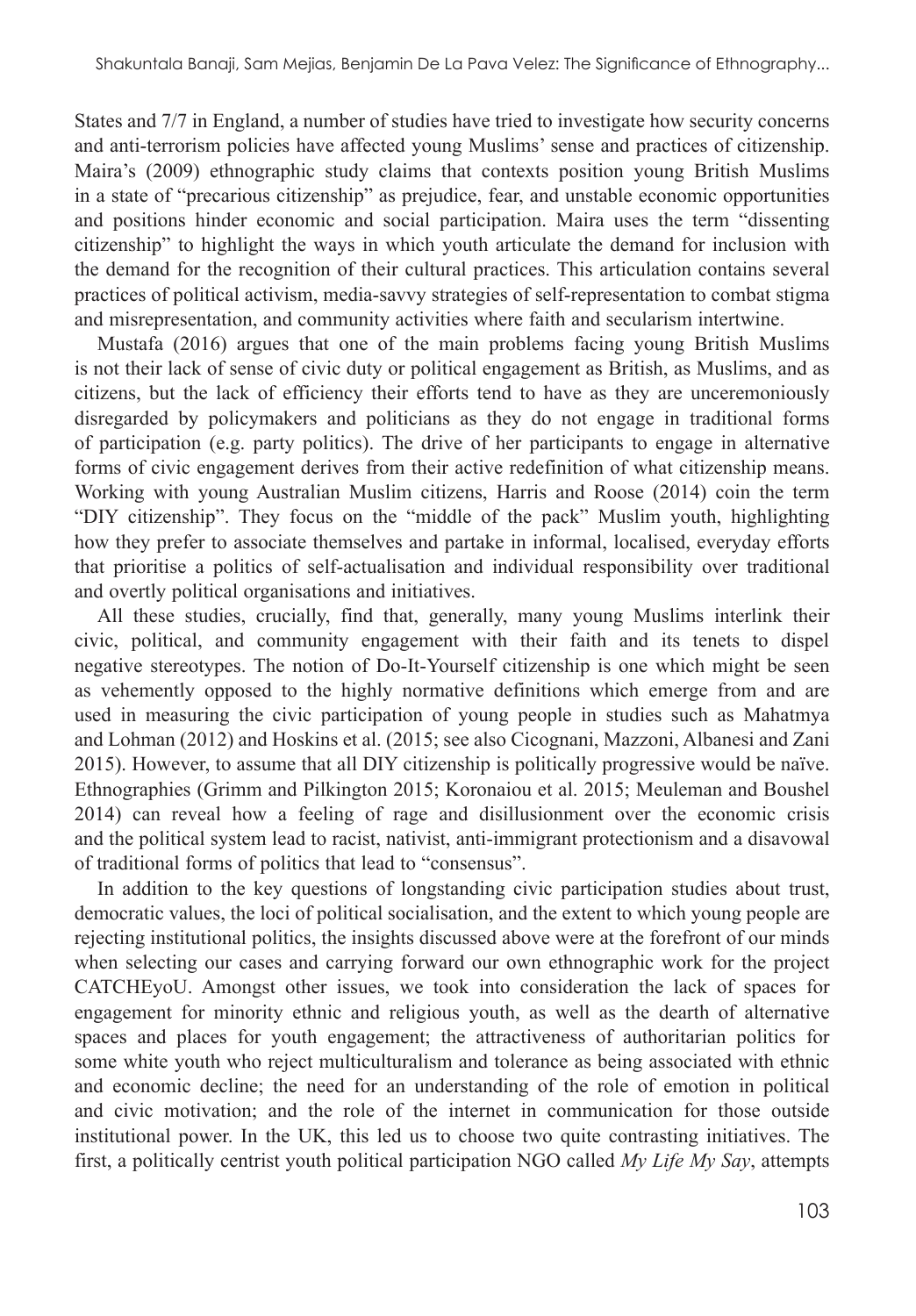to engage young people – including ethnic minorities – with institutional political activities, and to ensure that existing politicians are aware of young people's political concerns. The second, a cross between a grass-roots mobilisation organisation for an established political party and a left-wing social movement in its own right, *Momentum*, has emerged out of the profound dissatisfaction of left-wing young people with the state of the nation after a decade of austerity and cuts, and with the disconnected nature of parliamentary politics, but without rejecting democratic politics as a means of moving towards a fairer society.

### **Methods**

For our ethnography, we conducted sustained reflection, participant observation, key informant interviews, and documentary and visual analysis of texts and physical materials. Our team of two researchers worked over time at both Momentum and My Life My Say. For a number of reasons, we elected to focus more of our observation and interview time on Momentum (35 observations, 23 interviews) than on My Life My Say (12 observations, 3 interviews). Firstly, Momentum was a larger organisation and granted us access to a busy daily office life with constant activity, whereas My Life My Say had no daily office life to speak of and its CEO did not have a set number of days in which he worked from their freelancer office. Secondly, and considering Momentum's position on the UK national stage, organisational reach, and aspirations to impact election outcomes, we felt that the announcement of a snap general election in 2017 gave us a unique opportunity to observe innovative forms of youth citizenship operating at the highest levels of UK politics. In the case of My Life My Say, their tendency to hold major (Parliamentary and European policymaker level) and minor (café workshops across the UK for 15–20 young people) public events afforded us a different kind of observation that richly amplified data collection.

In our day-to-day engagement during the ethnography, for Momentum we would typically arrive at the office unannounced and spend an hour sitting at a laptop, making notes, and observing the office at work. The remaining 3–6 hours that we spent at the office on any given observation day included directly volunteering for Momentum, or engaging in key informant interviews with office staff and volunteers (and taking field notes during breaks for both). Our observations of My Life My Say public events usually involved participating alongside audience members and taking field notes.

In addition to observations and interviews, we took photographs with permission at all observations and on a few occasions (e.g. a Momentum door knocking training event) shot video. We collected data from both organisations' websites, and Twitter, Instagram and Facebook platforms (screen shots); downloaded original videos produced by Momentum; tracked and collected all media coverage of both organisations throughout the period of the study; signed up for listservs and retained organisational emails to supporters; and collected or copied public and internal organisational documents (subject to permissions).

Our ethnographic code of ethics prioritised reciprocity when first approaching both organisations, by offering to provide a service to each organization that would be beneficial to their organisational missions. In the case of My Life My Say, it was agreed at the outset that LSE would lead on designing, implementing, analysing, and reporting a comprehensive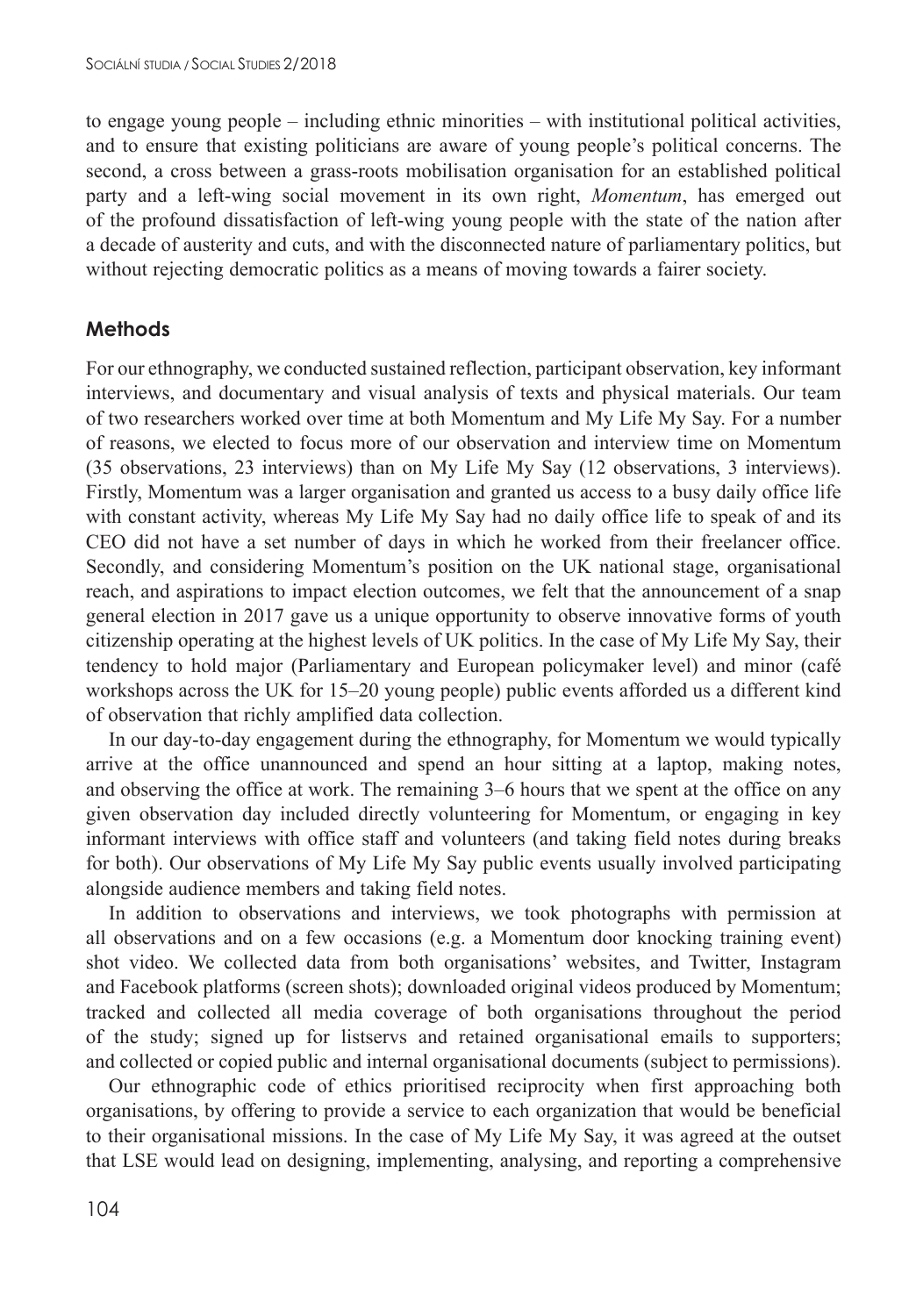research study to elicit and publicize youth views about Brexit, at no cost to My Life My Say. Momentum requested that as reciprocity for access to their organisations, all observations during the weeks leading up to the June 2017 general election be reciprocated in the form of campaign volunteering; during five weeks in May and June we spent 3–4 days per week volunteering on any and all campaign tasks assigned. Also at Momentum, a separate ethical reality confronted us at the outset of our research: staff members appeared to be wary of new people coming into the office and claiming that they were there to report on the organisation's activities. Prior to the beginning of our fieldwork, Momentum had been "infiltrated" by an undercover reporter from the UK Channel 4 news programme Dispatches, who had volunteered for months at Momentum while recording daily life on a camera that was fitted inside a coffee mug. Although the reporter's actions were discovered and the intent to "find dirt" on Momentum proved futile, this created an atmosphere of deep suspicion. Recognising this at the outset of our fieldwork, we took great care to announce our identities, roles, and working patterns during each visit, offering staff members opportunities to ask questions about our work or to be removed from any of our data collection activities. These actions when combined with our frequent presence as unpaid volunteers helped to build strong levels of trust.

### **Young British activists and social change**

#### Case study 1: Mapping horizontal leadership and action in national political campaigning

In two years, Momentum has evolved from a loose collection of generally young individuals supporting Jeremy Corbyn's democratic socialist leadership of the Labour Party into a national movement with over 30,000 members and 170 local activist groups. Partly a political social network and partly a campaigning hub, we have watched Momentum reshape a significant aspect of national progressive politics in the UK. Most of Momentum's national office staff are under the age of 30, with key staff members in their late teens and early twenties.

When a general election was announced in late April, this was an ideal opportunity to learn while the organisation was trying to fulfil its core mission of electing Labour into power, and our research entailed nearly full time volunteer work at Momentum, working four days a week for the duration of the six week election campaign, performing any and all requested tasks (including texting supporters, promoting the campaign via social media, and troubleshooting administrative tasks at the office). During our observations over a period of eight months in 2017, we found that many Momentum staff personally knew Jeremy Corbyn, or were explicitly inspired by his political career. The combination of such personal connections, and the perceived political integrity of Corbyn's political positions and career, were key motivating factors.

The guy is just energetic and confident and Zen. He really has got this inner Zen about him. (5 June 2017 – Field notes: Comments by staff member during final national office team meeting before the 2017 election)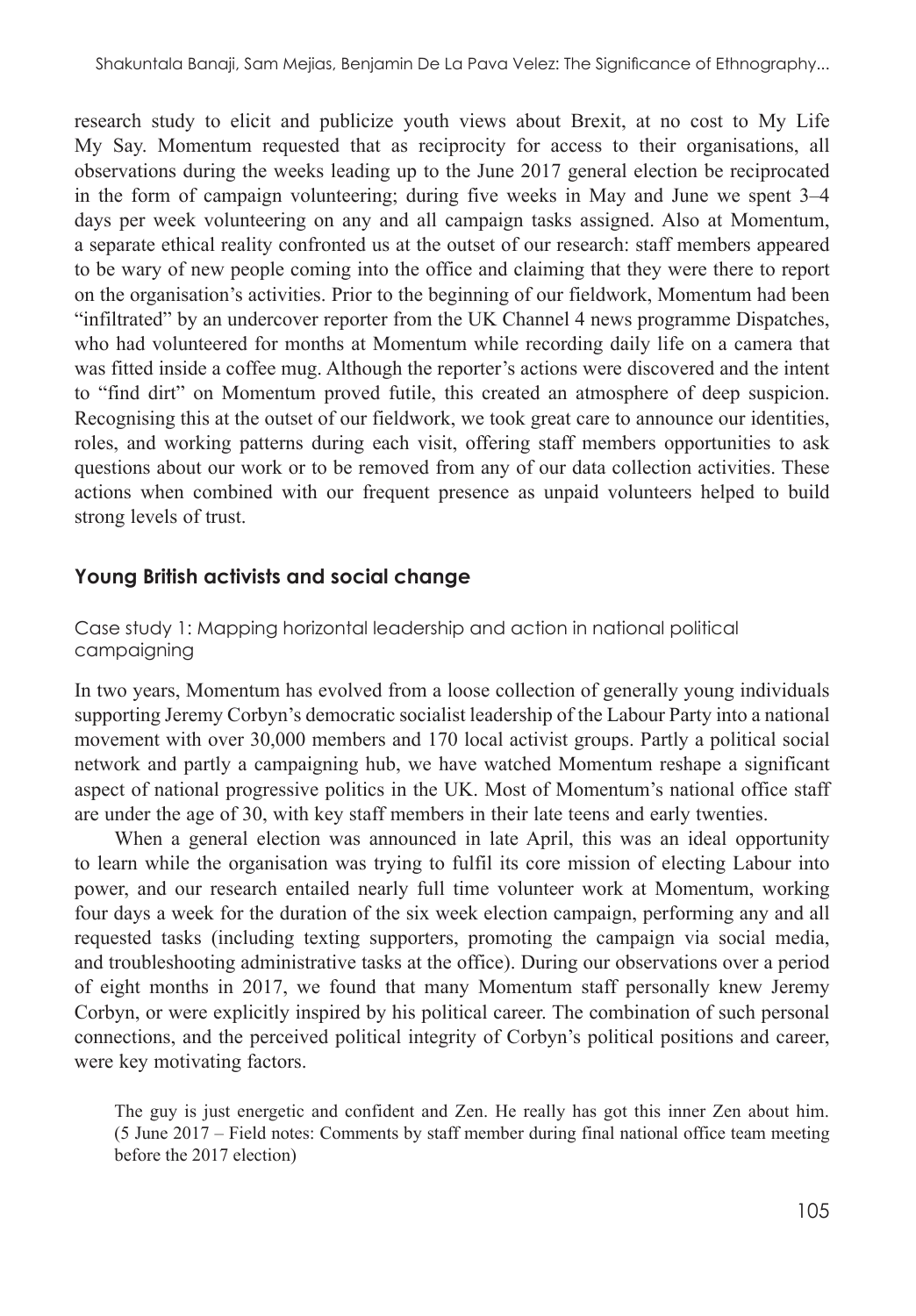The group's inception happened specifically to support Corbyn's leadership bid because it embodied a fresher, more egalitarian, and less neoliberal politics. It is therefore logical that the movement's members would feel loyalty for Corbyn. However, the affection we witnessed went beyond political loyalty: "Cool old man" Corbyn (as characterised by another staff member), his political approach of personal integrity and equity through social democracy, is a "brand" that the young people working at Momentum believe in, despite repeated attempts by media to undermine him and Momentum (Cammaerts et al. 2016). It is a kind of politics that we saw young people endorse at election rallies, and through their votes, in June 2017.

This flexible style of politics – a horizontal, non-hierarchical leadership and activism – was observable in practice on a busy and politically resonant day, May  $31^{st}$ , 2017, in which Jeremy Corbyn's last-minute, same-day decision to attend and participate in the 2017 UK election leaders' debate added to an incipient alternative media narrative about Theresa May's weaknesses and Corbyn's strengths. Captured during participant-observation at Momentum the day's events offer a vivid illustration of Momentum's horizontalism, and the rapid "ideas-to-action" approach that became their hallmark amongst a plethora of successful campaign practices and social media campaigning.

Waiting for a new volunteer assignment, one of us reads the Guardian's live politics blog online, and sees some breaking news which we promptly announce aloud to the entire room: "Hey, did anybody see that Corbyn is actually going to be doing the debate tonight?" Several people express excitement, while a couple of others remark that Corbyn debating live is a "terrible idea". The discussion turns to whether Corbyn is setting himself up to be attacked by other politicians, or whether he might get credit for just showing up.

This snippet of information changes the course of the day's events at Momentum headquarters. Jim walks over and sits down with the media team to discuss how to shape the narrative response to Corbyn's participation in the debate, to send across Momentum's social media platforms. He semi-jokingly suggests doing a Facebook Live event with a cardboard cut-out of Theresa May, so voters could ask it questions. Everyone brainstorms response ideas.

Two hours later, a life-sized cut-out of Theresa May has been erected in the middle of the room and there's a firm plan for a response. Having been there at the inception of the idea, one of us is picked to go out to Euston station to help wrangle crowd involvement for a "vox pop" they had decided to shoot for a video that will be uploaded to social media just before the debate.

In the context of usually dull political reporting in the UK that is known to alienate young people, the concept is astute and amusing. Momentum hire a comedian and a cameraman to take the cutout to people on the street, inform them that Theresa May will not be attending the leaders' debate, and then give them an opportunity to tell the Prime Minister what they think about her. The resulting video, just over 100 seconds long, is blasted across Momentum's social media before and during the debate with the hashtag #wherestheresa, a play on a children's activity storybook "Where's Wally?", and an example of 21<sup>st</sup> century instant response campaigning, made for social media dissemination, and entirely designed by young people, for young people.

(31 May 2017, noon – Field notes: participant-observation as volunteers for Momentum's general election campaign)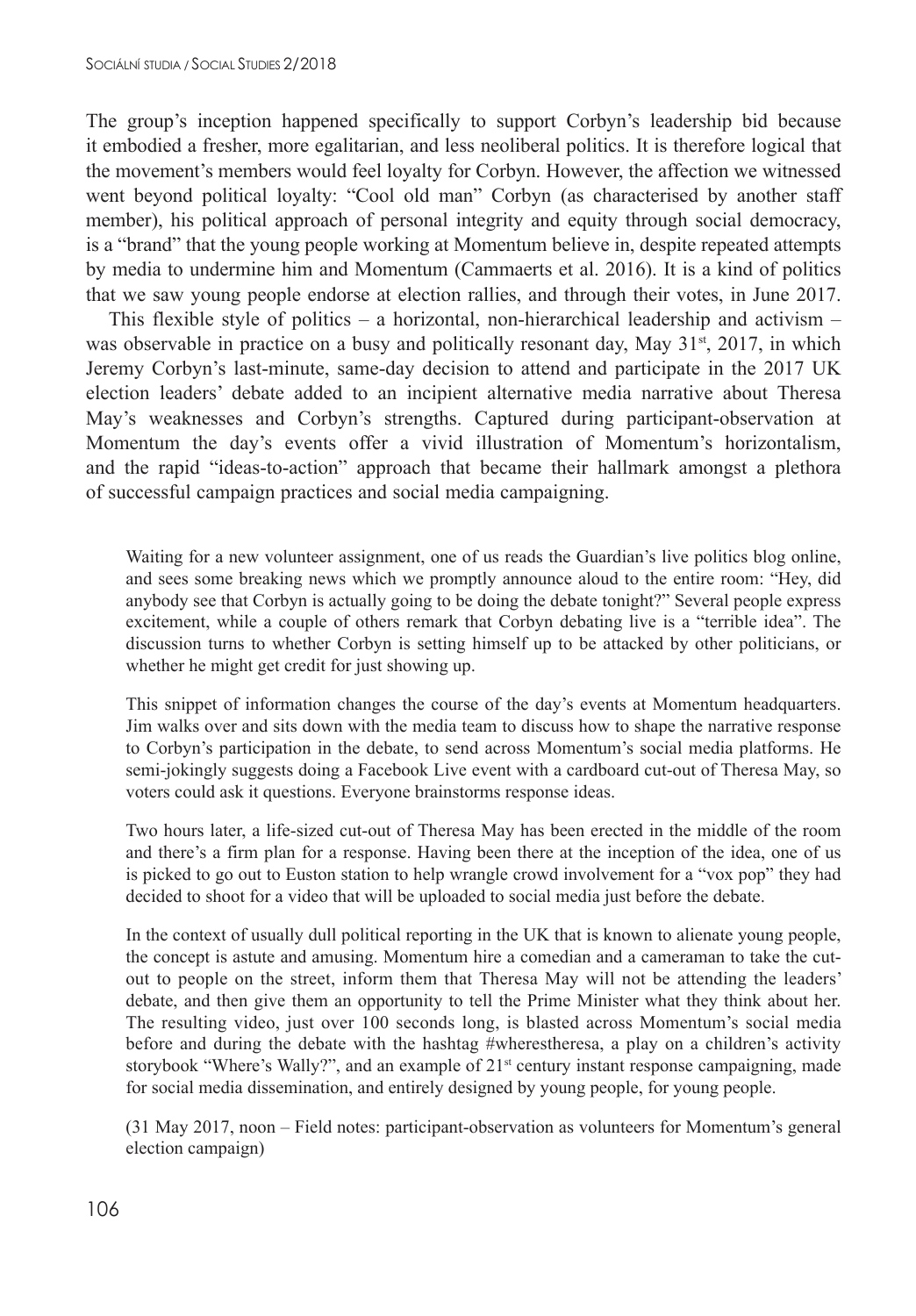But what did we learn, and what of our role as researchers in that space? The fact that one of us as a researcher-volunteer was able to casually share important campaign news with an entire office full of alert young activists, and then to be selected for a role in the designated theatrical response, results from a combination of factors, starting with the absence of any punitive or regulated professional political campaign culture within the Momentum thinkspace, and including our unquestioned presence with the team as trusted researcher-activists present for several weeks of intensely emotional political activity. This trust had been built through weeks of regular volunteering in which we had clearly and frequently communicated the nature of our presence as researchers while demonstrating our commitment to providing authentic reciprocity through sustained volunteering. We'd watched the core team running horizontal conferences and workshops on galvanising new political ideas, motivating excluded communities, and explaining how to telephone hesitant voters; we'd witnessed their careful pedagogic approach as they set up elaborate "teachable" moments around mock-discussions on door-steps or responses to negative news stories. We were aware of the tensions between "old-style", somewhat rigid left-wing politics that offered commitment and energy but pushed for absolute political correctness, accuracy, and collective-speak on every position, and the gradual erosion of this mode via the enthusiastic and/or caustic responses of younger people with different experiences and ideas of what it means *to be political* and to want to fight for social justice. More to the point, we'd gotten beneath the skin of the pernicious notion that contemporary youth politics is all style and no substance, full of immature moaners, and that this is merely a "populist" group of cheer-leaders for a far-left has-been.

There was evident ideological commitment to social justice and equity on display in the months of our observations, and this permeated interpersonal interactions, gender issues, and the signs posted in the campaign kitchen, which remind people to do their own washing up – there were no cleaners. It was not, however, shoved down people's throats through patronising leaflets or newspapers. There were also (in our view, healthy) tensions on display. These were not always resolved in meetings and discussions. We noticed that there were power struggles (between old-timers and new recruits, the ones who control lists and the ones who approach new people through cold calling; those who want to plan and those who "just want to get things done"; the centralisers and the de-centralisers); and, despite the flat structures, there were expectations of hierarchy that had to be constantly undermined and unsettled without alienating those who felt that their raison d'être was under threat:

When I arrived at the office today, I saw the volunteer coordinator walking a new volunteer over to Felicity, a volunteer I had worked with the previous day, to ask if she needed any support. "Simon is here to help if you need it". The first thing Felicity said in response was not to Simon but looking past him to the volunteer coordinator: "You know yesterday we had five people sitting around a table working on this, and I got more done in two hours on my own today, so I think we need to be smart about how we're using everyone's time."

(11 May 2017, 11am – Field notes: participant-observation as volunteer for Momentum's general election campaign)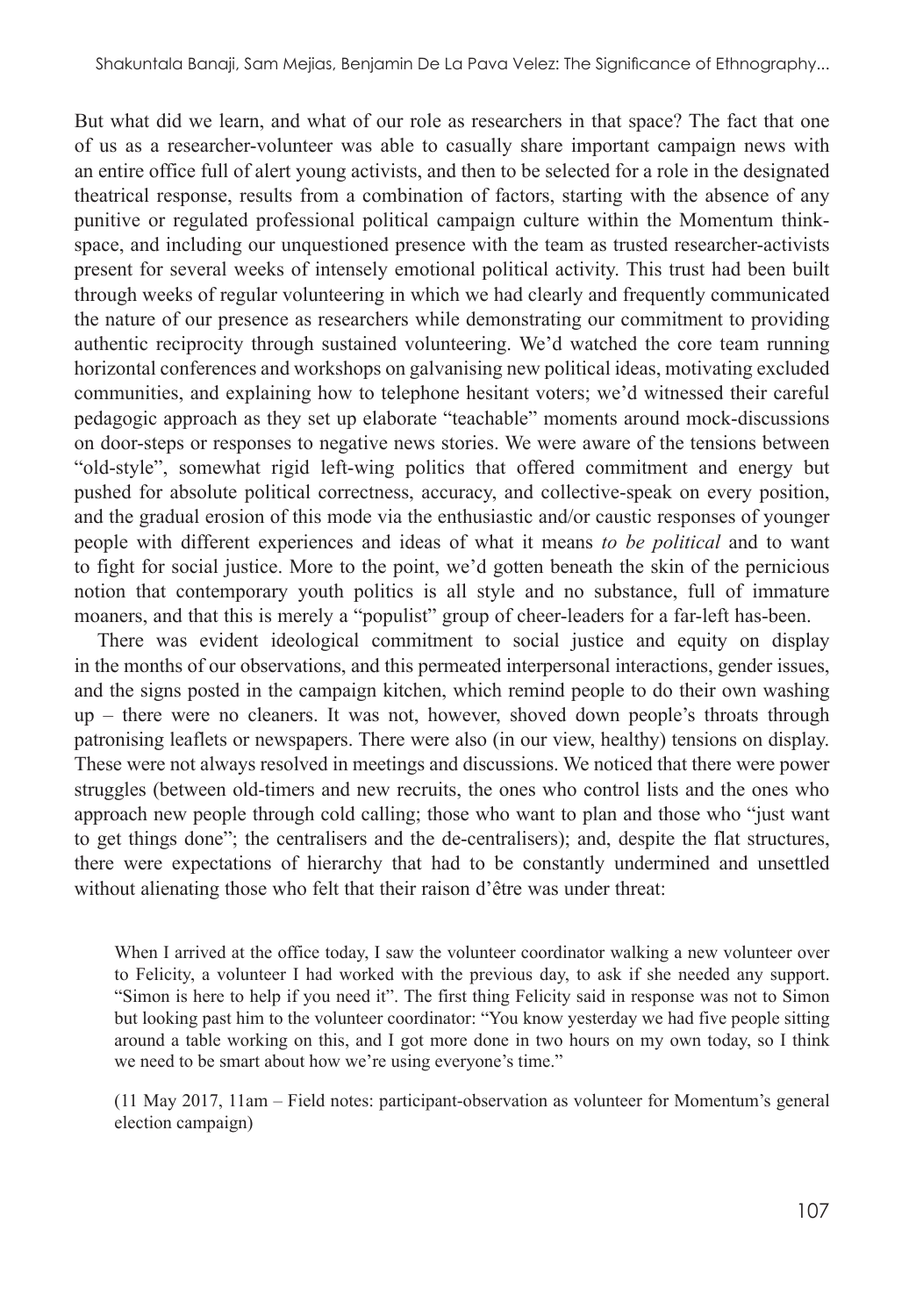Witnessing how these tensions are handled and defused allows us to listen "knowingly" to those who have legitimate critiques that have not as yet been taken on board: how to get more Black and minority ethnic voices to contribute significantly without being appropriated or tokenised; how to make it easier and more comfortable for young working class people to take a seat at the Momentum/Labour table when they have to be out there earning a living; how to communicate in a language which is not just for the socially committed urban left, and the digitally connected; how to recover quickly from the personal pain of biased negative news reporting.

Had we been researching the group through surveys or even through one-off interviews, it is entirely likely that we would have missed the nuance, build up, and intensely collaborative way in which practical and political ideas flew around and were put into action. But more importantly, there would not have been opportunity for the initial wariness to dissipate. Working alongside us for an extended period and doing life-narrative interviews in which extremely personal and cathartic details were shared with us had created a bond that could not be short-circuited through other approaches. With no erstwhile bosses, or official rules governing the use of time, social conversations during the workday were commonplace, and became a significant way in which we built trust with staff, and in which they bounced ideas off each other.

While our weeks of observations and interviews enriched our understanding of the political context and motivation as above, even a single vignette from ethnography can thus reveal the richness of citizenship processes occurring in the everyday lives of young people in a new-wave activist initiative. These cannot easily  $-$  if at all  $-$  be captured in their entirety through surveys, or even interviews: a truly active and influential youth citizenship, unconventional (in terms of horizontal, de-hierarchical methods) while also deeply "institutional" (in terms of its need for volunteers able to subsist without wages; general lack of ethnic diversity at the erstwhile top, despite starting in London; intended purpose: to spur voting for a large left-of-centre political party; and audience: the British public). It also suggests that Momentum's horizontal and flexible roles and practices, its collective imaginary, allied to meticulous data collection and analysis, had created a powerful platform for a political engagement strategy that could be deployed within hours, and instantly reach a national audience.

#### Case study 2: Creating spaces for young people's voices on Brexit

Our second ethnographic site, the youth political participation NGO My Life My Say (MLMS), is the organisational vehicle for a young London politician to involve more young people – and in particular those from ethnic minority communities – in institutional politics in the UK. The organisation's Chief Executive is a Labour party councillor for the London borough of Hackney, and was elected to office in 2013 at the age of 21. Started in 2015, MLMS is now staffed by the CEO and 2–3 part-time workers. Prior to the EU referendum in July 2016, its work consisted mainly of EU and Starbucks-funded "Café Europe" events that would invite young people to discuss politics over free coffees. After the Brexit vote, MLMS changed their focus to explore and organise youth action to get youth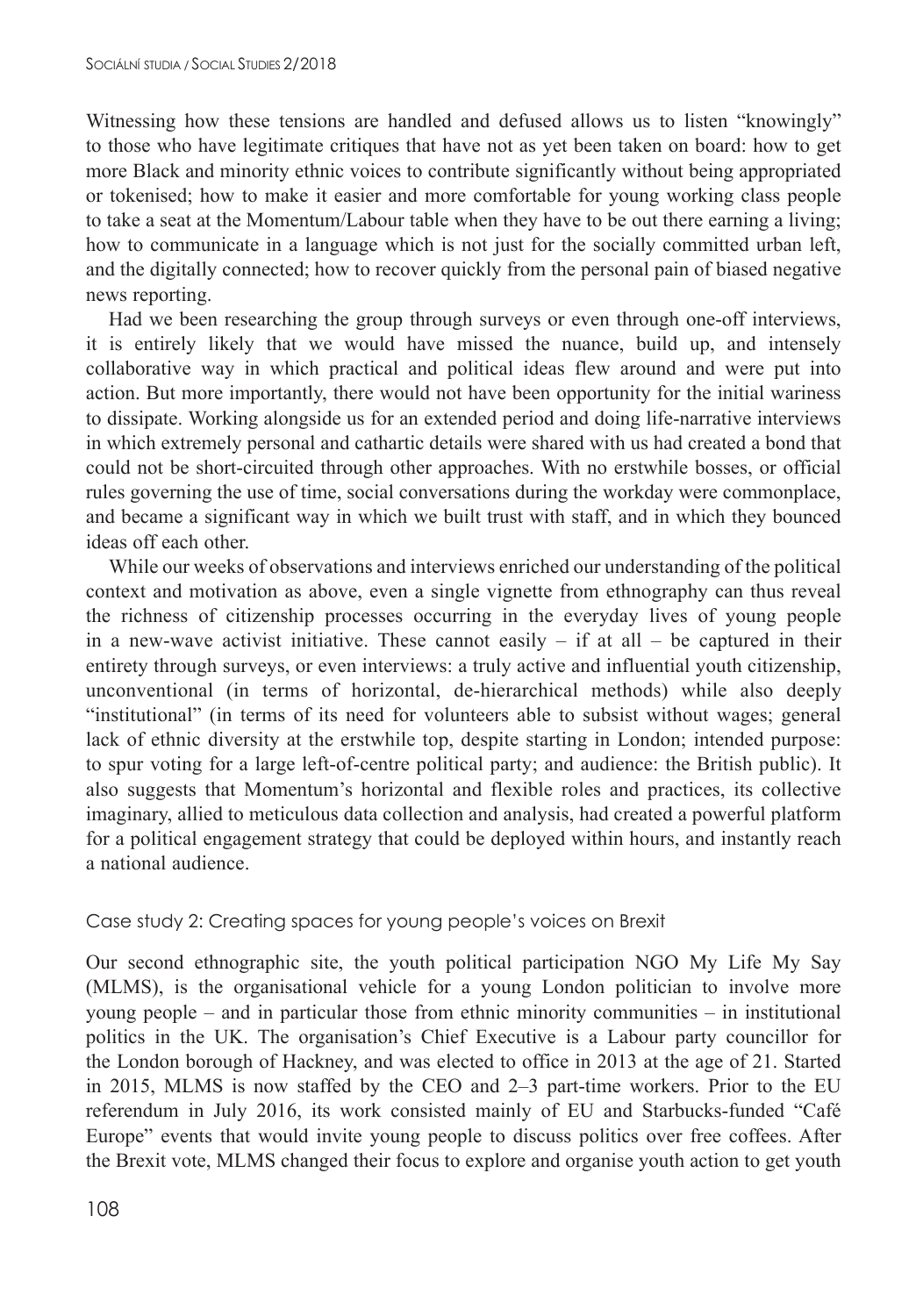views considered during the Brexit negotiations. Over a twelve-month period, we observed MLMS' efforts to engage young people in detailed political discussions about Brexit through cafés and other public events; to use its networks to create a platform for bringing attention to youth views on Brexit through its parliamentary group; and to participate through its CEO in public speaking, lectures, and political discussion events across London and the UK. They worked with Parliamentarians to establish an All Party Parliamentary Group (APPG) on a Better Brexit for Young People; began holding "Brexit cafes" to encourage young people across the UK to discuss the future of the UK after Brexit; and in 2017 they launched a political campaign to increase youth awareness of and participation in shaping post-Brexit British policy and politics.

The event starts at 6:30 pm, first hour spent socializing in a party-type space. It has the feel of an art gallery opening, with low lighting and chairs set against the wall. This is a multicultural audience with mostly black and brown young people here. There is no seating except at edges of the room. In the centre, there are round standing tables. The MC announces that the tables with the whiteboards on them to write what people think about Brexit. At the front of the room is the stage area with a microphone and speakers. The event's host is a young person who started a charity dedicated to giving Black university students in Bristol a voice. The event has been billed in advance by MLMS as a night of "TEDx-style speeches and breakout debate sessions, along with spoken word, poetry and comedy performances".

The host introduces the night, encourages audience to Tweet, using a Snapchat filter. She introduces the first performer, a young black female who performs an original poem called "Who will give her a voice?" It's really good, very Brexit focused, a rallying cry to include young marginalised voices in conversations about political events that will affect young lives, and it's also pretty angry. She is talking about the experience of marginalised women of colour, and connecting it to the Brexit-Leave campaign's scapegoating of refugees and migrants. It is excellent. There are probably 200 people here now. After the poem, MLMS's CEO delivers a speech. He comes across as committed to making sure that young marginalised people are involved in political decision-making. It's at the heart of what he is talking about – getting young people like those in the room with us, from different ethnicities and cultures, involved in politics to make a positive change in the world. Nevertheless, hard to tell what levels of marginalisation are represented by those present.

He mentions the parliamentary group on youth Brexit views that he has started, and directly name checks me and the LSE as working on a report that will be launched later in the year that brings young people's views on Brexit to the highest levels of UK government and EU policymakers. This is familiar, and reflects the value that our research collaboration has added to their work. In return for being ethnographic subjects we are conducting free research for them, and he has eagerly used the LSE brand to legitimise his work and impress politicians and policymakers.

Later in the night, the MC explains that "before we go into our TEDx-style talks, we're going to have some discussion at our table". Discussion questions come up on the projector screen:

"Do you think we'll eventually be trying to re-enter the EU?"

"Do you think young people's views were taken into consideration?"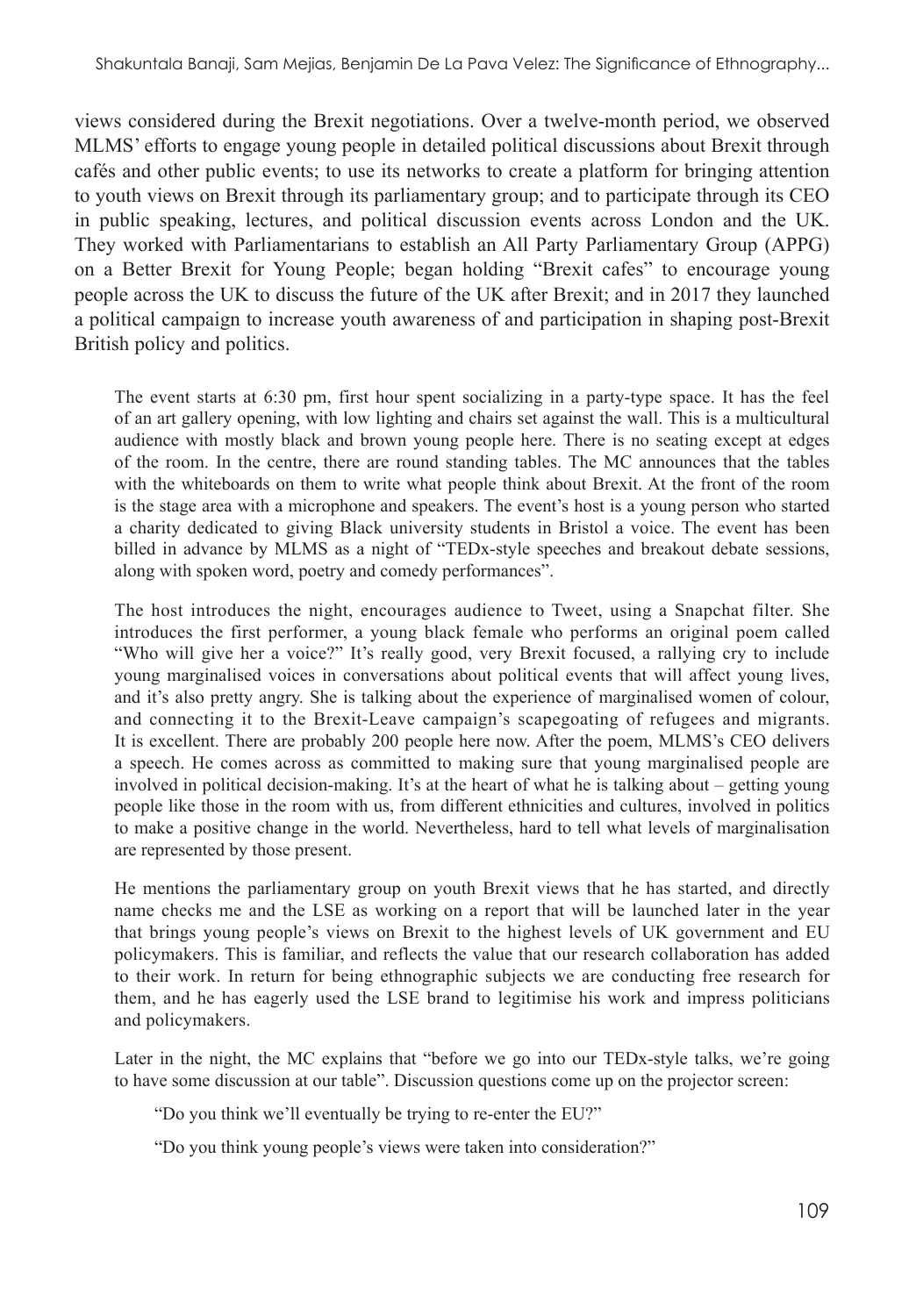She says, "In five minutes we'll take some responses." There is a lively buzz around the room, and most of the conversations have politics at their core.

(12 April 2017 – Public launch of "The Better Brexit" campaign, held at a local social venue in East London)

Despite its formal affinities with business networking events and the centrality of individual charisma in driving the agenda of the organisation, the event exemplifies MLMS' efforts to create inclusive spaces for young people to share their own stories, creative expressions, and thoughts about Brexit. It shows how the creation of interactive youth spaces around specific political issues can feed into motivation to participate on a range of political issues. MLMS' inclusion of an audience discussion and feedback session in particular offers an unusually participatory and reflexive forum within an event style that would normally follow a performer–audience dynamic. However, it also reveals the challenge of fostering meaningful political debate when emotions about politics are running high. The event's London location and networks gave it a distinctly pro-EU and pro-Remain feel. While this is to be expected considering London's cosmopolitan outlook and British young people's general preference to remain in the EU, and was explicitly addressed by including pro-Leave performers, it still nonetheless created an atmosphere of too-easy consensus that would have alienated working class Leavers from smaller towns outside the metropolis. There were clear examples of Maira's (2009) "dissenting citizenship" since the night involved numerous black and brown young people explicitly and publicly articulating their need to be included and recognised in the Brexit negotiations process.

Our case studies demonstrate the possibility of using ethnography not only to nuance and record organic active citizenship processes, but also to elucidate the effects of the researcher's positioning on the timing, nature, and complexity of the information available in the field of study (Brewer 2000). The researcher's agency and political values interact with circumstances in driving insightful interpretations in different directions: in this instance, unlike those who research communities of far right activism, we frequently found ourselves in agreement with the values of the organisations we were researching. We had to work all the harder to note moments of rupture or tension, and to trace the origins of these amongst young activists we had grown to like and respect. Our work provides a critical means of fusing political solidarity with academic research, and offers examples of how an ethically-driven approach to research partnership can generate insight.

# **Conclusion**

The combination of methods from interviewing and observation to document analysis, utilised reflexively, alongside a long period of sustained contact, means the ethnographer is in a privileged position. This position is that of introducing complexity and nuance to common-sense assumptions, patterns, or correlations assumed prior to, and also during, fieldwork. This is because through ethnography, it is possible to understand internal divergence within a pattern, and the patterns within divergences. Further, ethnography as a methodology in examining relationships of groups, such as young people, to identities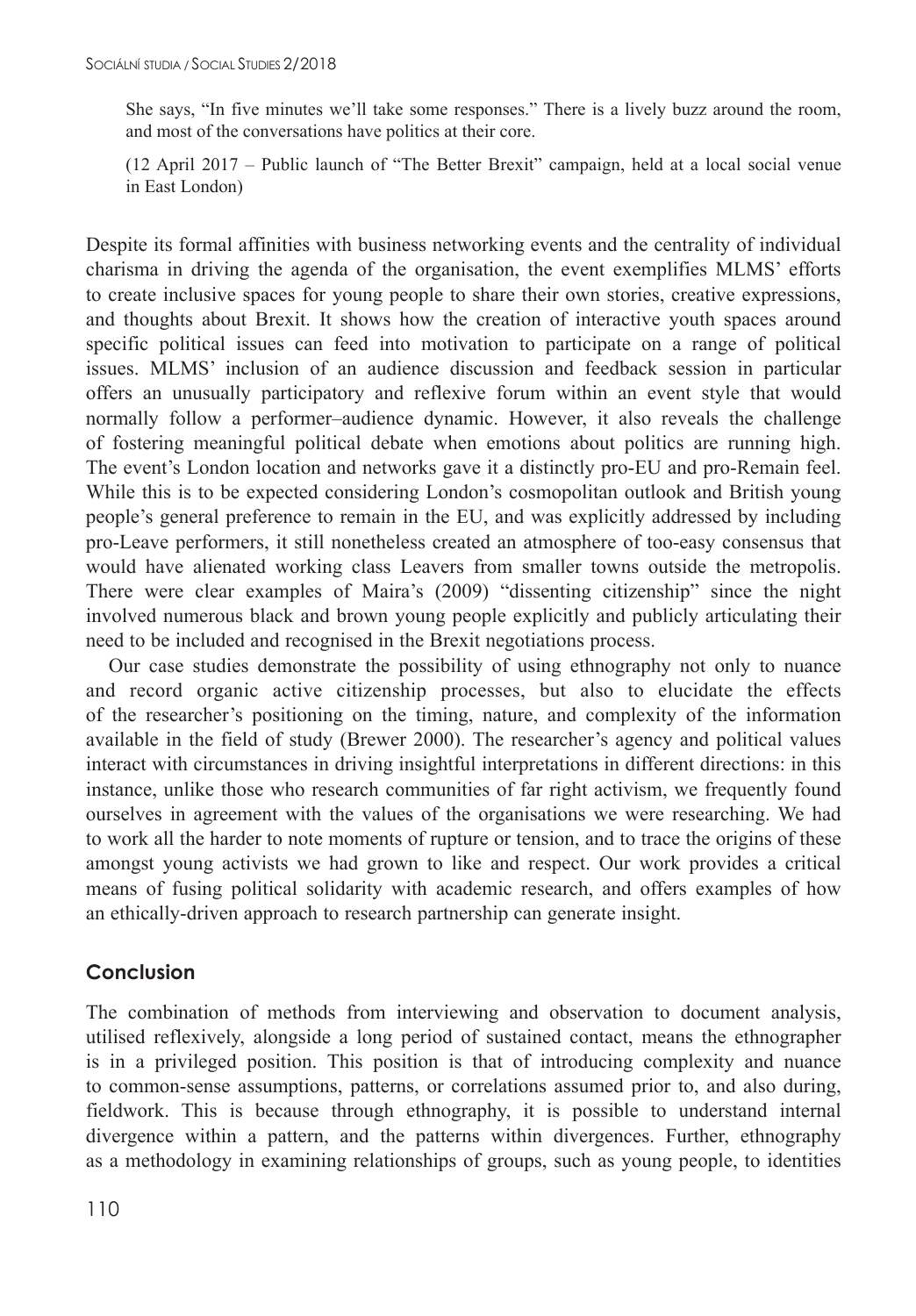or positionings such as citizenship, invites a deeper, richer understanding of relationships with learning, with place, with peers, with institutions (in the broad sense of the term). It challenges scholars to think through how these relationships, attitudes, internal contradictions, practices, and beliefs come to constitute a sense of self, of community, and of belonging, and lead to particular forms of action or inaction vis-à-vis the state and the community. Thus, paraphrasing Clifford Geertz (1973), "little things speak of greater ones".

In light of the commitment and the flexibility it requires in terms of time, and the extent of access required to potentially controversial field sites, ethnography tends to be a neglected method in youth participation research compared to questionnaires, statistical analysis, interviews, and experiments. Although, as our article has demonstrated, there are clear advantages to its uses in such contexts, there remain barriers and weaknesses in ethnographic methods. For example, our study found that ethnography requires a high level of interpersonal interaction between researchers and subjects that must not only navigate the context of the researcher–researched relationship, but must also rely on effective informal social engagement. In other words, it is not possible to simply turn up at a site of fieldwork and get good data; one must continually make efforts at interaction to develop relationships that will yield the types of exploratory, learning interviews and discussions that provide deep insight into the culture, values and ways of knowing at youth participation organisations.

In work that engages with political activism through ethnographic methods, disenchantment with traditional and institutional form of politics continues to emerge as a significant finding. This is nuanced by an increased recognition of emotions as playing a contributing factor in young people's political engagement that emerges from participant observation and interviews. Our analysis of participant observations and interviews with young British activists confirms that critical and reflexive ethnography allows scholars and researchers to probe young people's perceptions, opinions, actions, and behaviours through openended questions in settings where civic action is already taking place and has already been categorized multiple times by scholarly schema or by journalistic reporting. We triangulated findings in natural settings, building a sense of how communities of practice work, and how activism functions, and providing evidence to nuance and critique both scholarly and journalistic accounts of youth apathy and lack of participation in politics.

Far from being a populist leader drawing young people to politics through sheer charisma, we discovered in one case how the rather low key and humble Jeremy Corbyn had become the human metaphor for the politics of fairness and respect that young people had been seeking and failing to find in previous years. In the other case, Brexit was the metaphorical straw that broke the camel's back, urging young people to reassess – and publicly critique – a decade of excruciating austerity, underfunding, anti-youth policies, and anti-migrant politics from major political parties and the media. In terms of ethics, voice, and power, our research gave young activists more control over their own narratives about participation, affect, motivation, and affiliation in specific political or civic settings than the questionnaires that we were doing in parallel or than the British media does. As such, our ethnography provides future researchers with insights into the shared experiences of youth citizenship within activist initiatives, networks, and groups, and the social boundaries, definitions, symbolic bonds, and organizational roles or metaphors which motivate and scaffold individual active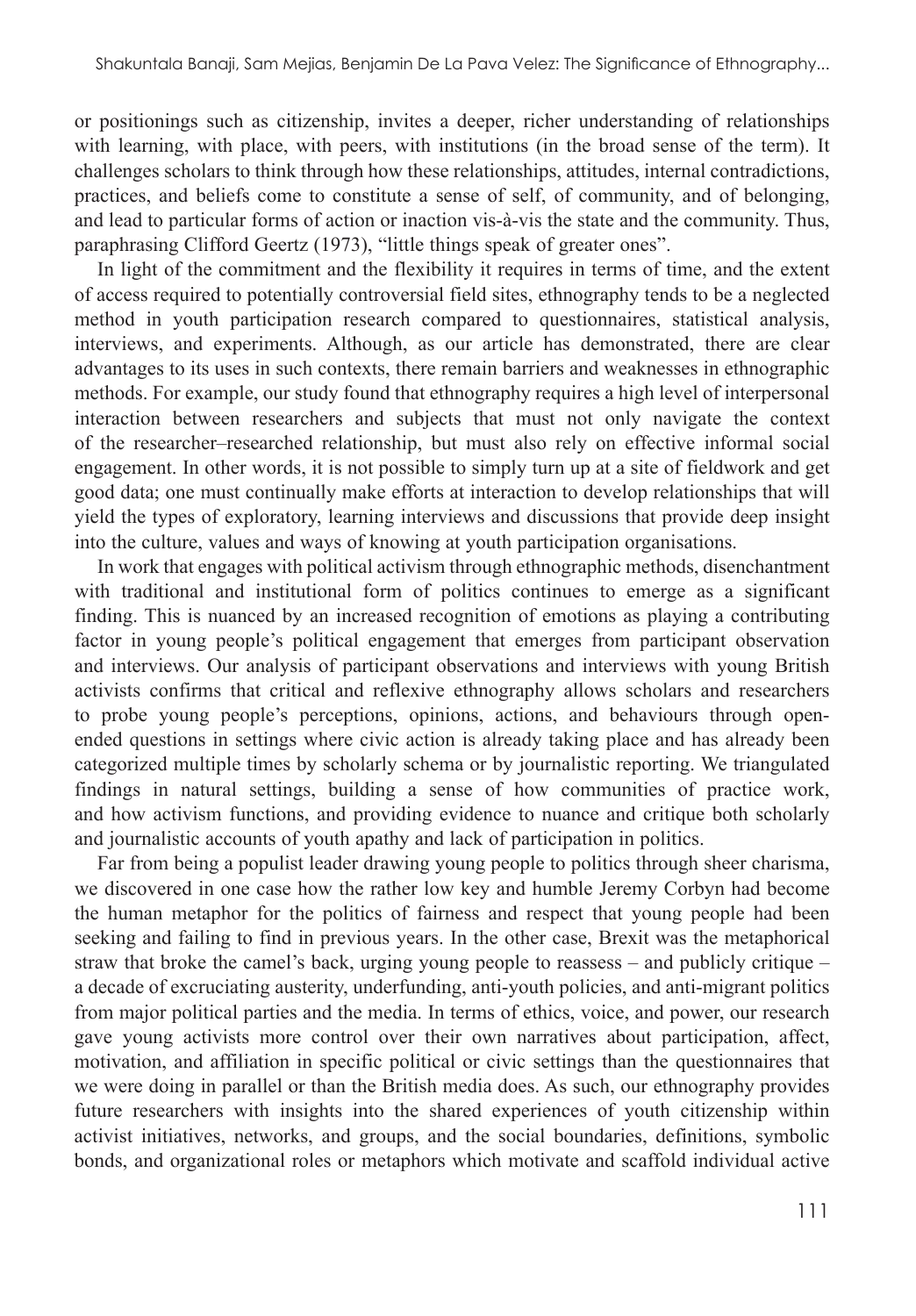citizenship now and in the future. In Galeano's (1992: 140) words, our writing is driven "by a desire to make contact so that readers may become involved with words that came to us from [young people], and that return to [young people] as hope and prophecy".

#### **References**

- ANDERSON, Digby. 1978. "Some Organisational Features of the Local Production of a Plausible Text". *The Philosophy of the Social Sciences* 8(2): 113–135.
- ATHENS, Lonnie. 1984. "Scientific Criteria for Evaluating Qualitative Studies." Pp. 259–268 in *Studies in Symbolic Interactionism, Volume 5*, edited by Norman K. DENZIN. Greenwich, CT: JAI Press.
- ATKINSON, Paul, Amanda COFFEY and Sara DELAMONT. 2011. "Ethnography: Post, Past, and Present." Pp. 461–471 in *SAGE Qualitative Research Methods*, edited by Paul ATKINSON and Sara DELAMONT. Thousand Oaks: SAGE.
- BECKER, Howard. 1970. *Sociological Work*. Chicago: Aldine de Gruyter.
- BEHAR, Ruth and Deborah A. Gordon. 1995. *Women Writing Culture*. Los Angeles: University of California Press.
- BENEDICT, Ruth. 2005. *Patterns of Culture*. Boston: Houghton Mifflin.
- BERG, Bruce. 1998. *Qualitative Research Methods for the Social Sciences*. Boston: Allyn and Bacon.
- BLUMER, Herbert. 1969. *Symbolic Interactionism: Perspective and Method*. Englewood Cliffs, N.J.: Prentice–Hall.
- BOAS, Franz. 1920. "The Methods of Ethnology." American Anthropologist. Wiley/American Anthropological Association.
- BOGDEN, Robert and Steven Jay TAYLOR. 1975. *Introduction to Qualitative Research Methods*. New York: Wiley.
- BREWER, John D. 2000. *Ethnography*. Philadelphia, PA: Open University Press.
- BULMER, Martin. 1984. *The Chicago School of Sociology: Institutionalization, Diversity, and the Rise of Sociological Research.* Chicago: Chicago University Press.
- CAMMAERTS, Bart, Brooks DECILLIA, Joao VIERA MAGALHÃES and Cesar JIMÉNEZ-MARTÍNEZ. 2016. *Journalistic Representations of Jeremy Corbyn in the British Press: From Watchdog to Attackdog*. London: LSE.
- CICOGNANI, Elvira, Davide MAZZONI, Cinzia ALBANESI and Bruna ZANI. 2015. "Sense of Community and Empowerment among Young People: Understanding Pathways from Civic Participation to Social Well-Being." *VOLUNTAS: International Journal of Voluntary and Nonprofit Organizations* 26(1): 24–44.
- CLIFFORD, James and George MARCUS. 1986. *Writing Culture*. Berkeley: University of California Press.
- DAWSON, Andrew, Jenny L. HOCKEY and Allison JAMES. 1997. *After Writing Culture: Epistemology and Praxis in Contemporary Anthropology*. London: Routledge.
- DENZIN, Norman and Yvonne LINCOLN. 2005. "Entering the Field of Qualitative Research." In *The SAGE Handbook of Qualitative Research*, 3rd ed., edited by Norman K. DENZIN and Yvonna S. LINCOLN. London: SAGE.
- DEY, Ian. 1993. *Qualitative Data Analysis*. London: Routledge.
- ENSLIN, Elizabeth. 1994. "Beyond Writing: Feminist Practice and the Limitations of Ethnography." *Cultural Anthropology* 9(4): 537–568.
- ESCOBAR, Arturo. 1998. *La invención del tercer mundo: Construcción y Deconstrucción del Desarrollo*. Bogotá: Norma.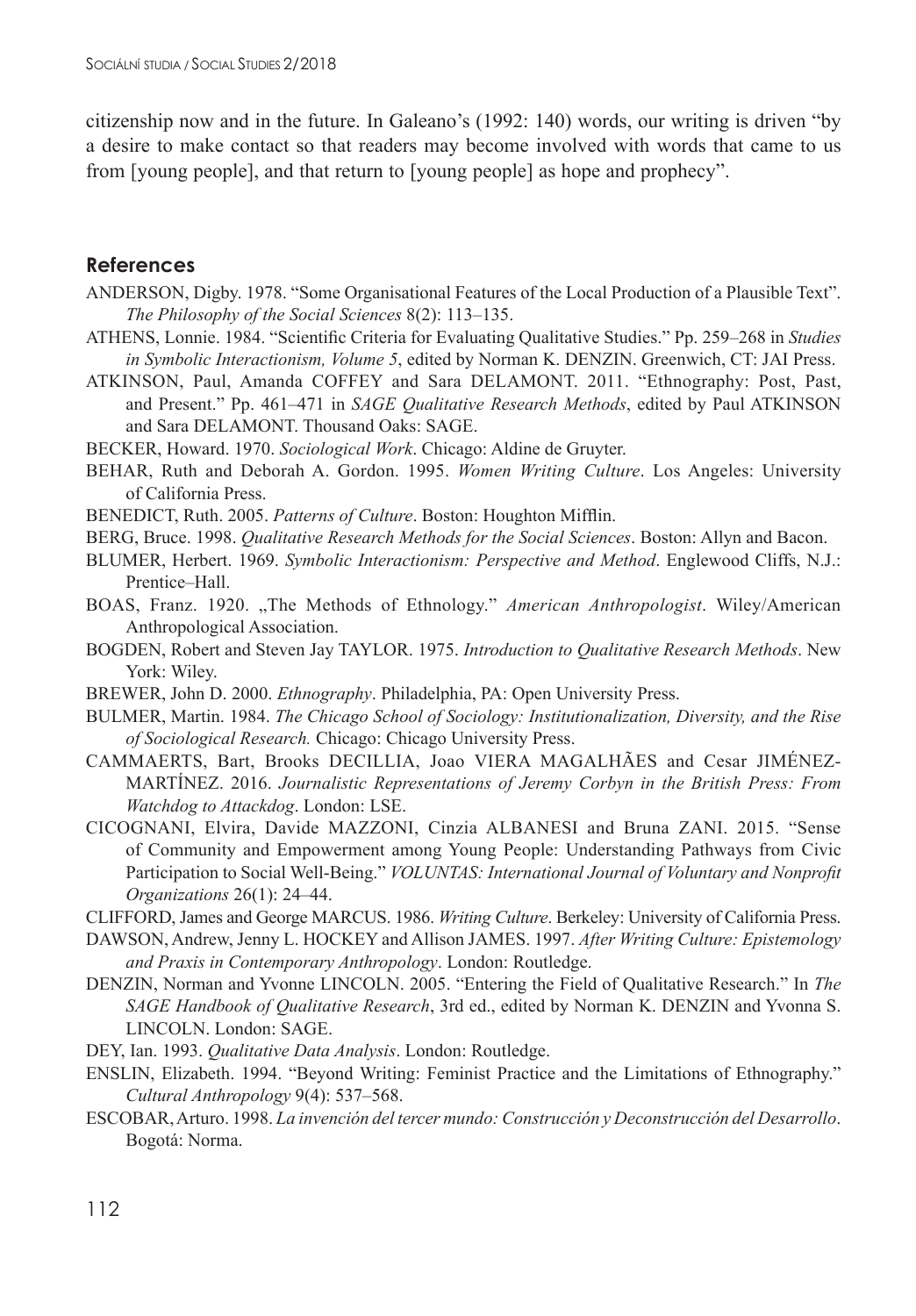- FALS BORDA, Orlando. 1979. *El problema de cómo investigar la realidad para transformarla*. Bogotá: Tercer Mundo.
- FALS BORDA, Orlando and Mohammad Anisur RAHMAN. 1991. *Action and Knowledge: Breaking the Monopoly with Participatory Action Research*. New York: Apex Press.
- FOLEY, Douglas andAngela VALENZUELA. 2005. "Critical Ethnography: The Politics ofCollaboration." Pp. 217–234 in *The SAGE Handbook of Qualitative Research*, 3rd ed., edited by Norman K. DENZIN and Yvonna S. LINCOLN. Thousand Oaks, CA: SAGE.
- FREIRE, Paulo. 1990. *Pedagogy of the Oppressed*. Harmondworth: Penguin.
- GALEANO, Eduardo. 1992. *We Say No: Chronicles, 1963–1991*. New York: W. W. Norton.
- GEERTZ, Clifford. 1973. *The Interpretation of Cultures: Selected Essays.* New York: Basic Books.
- GEERTZ, Clifford. 1989. *Works and Lives: The Anthropologist as Author*. Stanford: Stanford University Press.
- GENOVA, Elena. 2016. "To Have Both Roots and Wings: Nested Identities in the Case of Bulgarian Students in the UK." *Identities* 23(4): 392–406.
- GLASER, Barney G. and Anselm L. STRAUSS. 1967. *The Discovery of Grounded Theory: Strategies for Qualitative Research*. Chicago: Aldine de Gruyter.
- GRIMM, Robert and Hilary PILKINGTON. 2015. "'Loud and Proud': Youth and the Politics of Silencing." *The Sociological Review* 63(2\_suppl): 206–230.
- HAMMERSLEY, Martin and Paul ATKINSON. 2010. *Ethnography: Principles in Practice*. New York: Routledge.
- HANSEN, Judith. 1979. *Sociocultural Perspectives on Human Learning: An Introduction to Educational Anthropology*. Englewood Cliffs, N.J.: Prentice-Hall.
- HARRIS, Anita and Joshua ROOSE. 2014. "DIY Citizenship amongst Young Muslims: Experiences of the 'Ordinary'." *Journal of Youth Studies* 17(6): 794–813.
- HEMMENT, Julie. 2007. "Public Anthropology and the Paradoxes of Participation: Participatory Action Research and Critical Ethnography in Provincial Russia." *Human Organization* 66(3): 301–314.
- HOSKINS, Bryony, Michaela SAISANA and Cynthia M.H. VILLALBA. 2015. "Civic Competence of Youth in Europe: Measuring Cross National Variation Through the Creation of a Composite Indicator." *Social Indicators Research* 123(2): 431–457.
- JOHNSON, Sarah K., Jennifer P. AGANS, Michelle B. WEINER and Richard M. LERNER. 2014. "Profiles of Civic Engagement across Educational Transitions: Stability and Change." *International Journal of Developmental Science* 8(3–4): 81–93.
- KORONAIOU, Alexandra, Evangelos LAGOS, Alexandros SAKELLARIOU, Stellios KYMIONIS and Irini CHIOTAKI-POULOU. 2015. "Golden Dawn, Austerity and Young People: The Rise of Fascist Extremism among Young People in Contemporary Greek Society." *The Sociological Review* 63(2\_suppl): 231–249.
- KUHN, Thomas. 1962. *The Structure of Scientific Revolutions*. Chicago: University of Chicago Press.
- LAMPHERE, Louise. 2003. "The Perils and Prospects for an Engaged Anthropology: A View From the United States." *Social Anthropology* 11(2): 153–168.
- LAPPALAINEN, Sirpa. 2014. "Locality, Mobility and Labour Market Citizenship: Reflections of Finnish Vocational Students in Social Services and Health Care." *Pedagogy, Culture & Society* 22(3): 425–445.
- LASSITER, Luke E. 2005a. "Collaborative Ethnography and Public Anthropology." *Current Anthropology* 46(1): 83–106.
- LASSITER, Luke E. 2005b. *The Chicago Guide to Collaborative Ethnography*. Chicago: Chicago University Press.
- LECOMPTE, Margaret and Judith P. GOETZ. 1982. "Problems of Reliability and Validity in Ethnographic Research." *Review of Educational Research* 52(1): 31–60.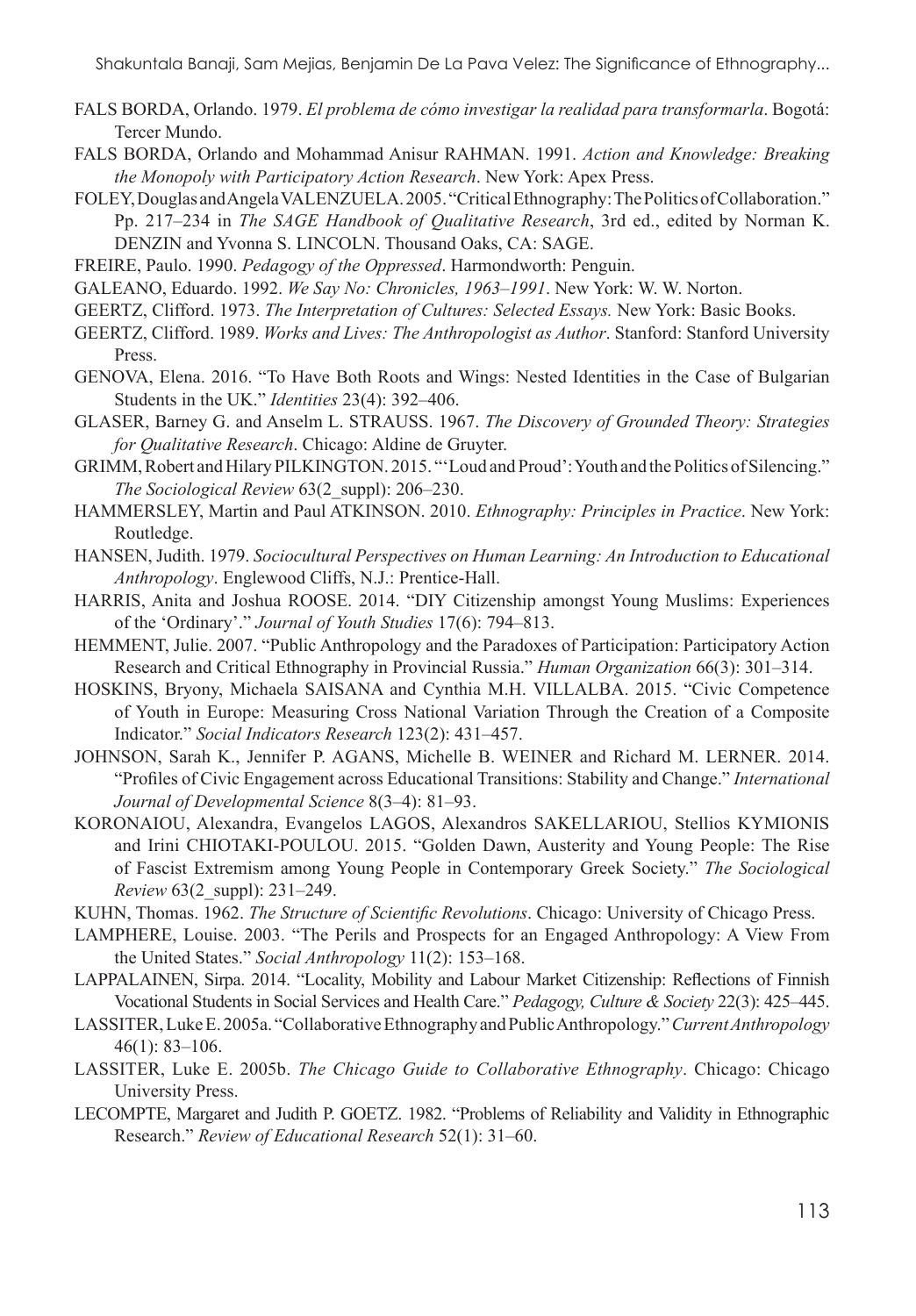- LOFLAND, John. 1974. "Analysing Qualitative Data: First Person Accounts." *Urban Life and Culture* 3: 307–309.
- MAHATMYA, Duhita and Brenda J. LOHMAN. 2012. "Predictors and Pathways to Civic Involvement in Emerging Adulthood: Neighborhood, Family, and School Influences." *Journal of Youth and Adolescence* 41(9): 1168–1183.
- MALINOWSKI, Bronislaw. 1989. *A Diary in the Strict Sense of the Term*. Stanford: Stanford University Press.
- MARR MAIRA, Sunaina. 2009. *Missing: Youth, Citizenship, and Empire after 9/11*. Durham, NC: Duke University Press.
- MATZA, David. 1969. *Becoming Deviant*. Englewood Cliffs, N.J.: Prentice-Hall.
- MBEMBÉ, Achille and Sarah. NUTTALL. 2004. "Writing the World from an African Metropolis." *Public Culture* 16(3): 347–372.
- MEULEMAN, Bram and Corra BOUSHEL. 2014. "Hashtags, Ruling Relations and the Everyday: Institutional Ethnography Insights on Social Movements." *Contemporary Social Science* 9(1): 49–62.
- MIGNOLO, Walter. 2011. *The Darker Side of Western Modernity: Global Futures, Decolonial Options*. Durham, NC: Duke University Press.
- MUSTAFA, Anisa. 2016. "Active Citizenship, Dissent and Civic Consciousness: Young Muslims Redefining Citizenship on Their Own Terms." *Identities* 23(4): 454–469.
- PEACOCK, James L. 1997. "The Future of Anthropology." *American Anthropologist* 99(1): 9–17.
- PLATT, Jennifer. 1981. "The Social Construction of 'Positivism' and its Significance in British Sociology." In *Practice and Progress: British Sociology 1950–1980*, edited by Philip ABRAMS, Rosemary DEEM, Janet FINCH and Paul ROCK. London: Allen and Unwin.
- RIBEIRO, Norberto, Carla M. ALMEIDA, Maria FERNANDES-JESUS, Tiago NEVES, Pedro D. FERREIRA and Isabel MENEZES. 2012. "Education and Citizenship: Redemption or Disempowerment? AStudy of Portuguese-Speaking Migrant (and Non-Migrant) Youth in Portugal." *Power and Education* 4(2): 207–218.
- RIBEIRO, Norberto, Carla M. Almeida, Maria FERNANDES-JESUS, Tiago NEVES and Isabel MENEZES. 2014. "Europe as a Beacon of Democracy? Citizenship Policies Relating to Youth and Migrants in Portugal." *Journal of Civil Society* 10(1): 51–68.
- SANTOS, Boaventura De Sousa. 2010. *Descolonizar el saber, reinventar el poder*. Montevideo: Trilce ediciones.
- SEALE, Clive. 1999. *The Quality of Qualitative Research*. London: SAGE.
- SKEGGS, Beverley. 1994. "Situating the Production of Feminist Ethnography." In *Researching Women's Lives*, edited by Mary MAYNARD and June PURVIS. Basingstoke: Taylor & Francis.
- SLAVTCHEVA-PETKOVA, Vera and Sabina MIHELJ. 2013. "Europe ADefault or a Dream? European Identity Formation among Bulgarian and English Children." *Ethnicities* 13(5): 565–583.
- SNELL, Patricia. 2010. "Emerging Adult Civic and Political Disengagement: A Longitudinal Analysis of Lack of Involvement with Politics." *Journal of Adolescent Research* 25(2): 258–287.
- VAN MAANEN, John. 1988. *Tales of the Field: On Writing Ethnography*. Chicago: Chicago University Press.
- VELOSO, Luis. 2008. "Universal Citizens, Unequal Childhoods: Children's Perspectives on Rights and Citizenship in Brazil." *Latin American Perspectives* 35(4): 45–59.
- VILLARREAL, María C. 2015. *Jóvenes indígenas y cultura política.* Buenos Aires: CLACSO.